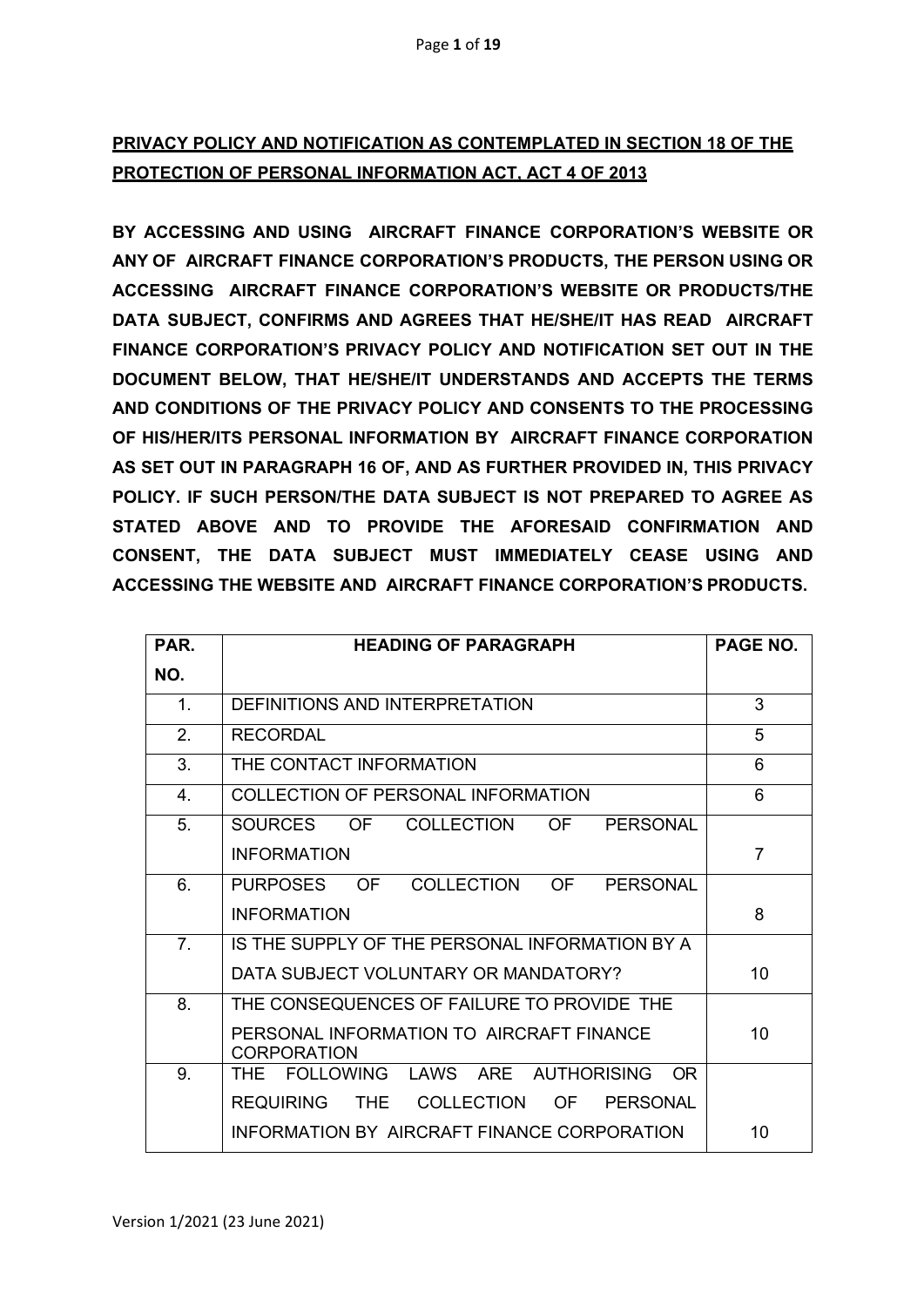## Page **2** of **19**

| <b>CROSS</b>       | BORDER | TRANSFER OF |  | PERSONAL |  |
|--------------------|--------|-------------|--|----------|--|
| <b>INFORMATION</b> |        |             |  |          |  |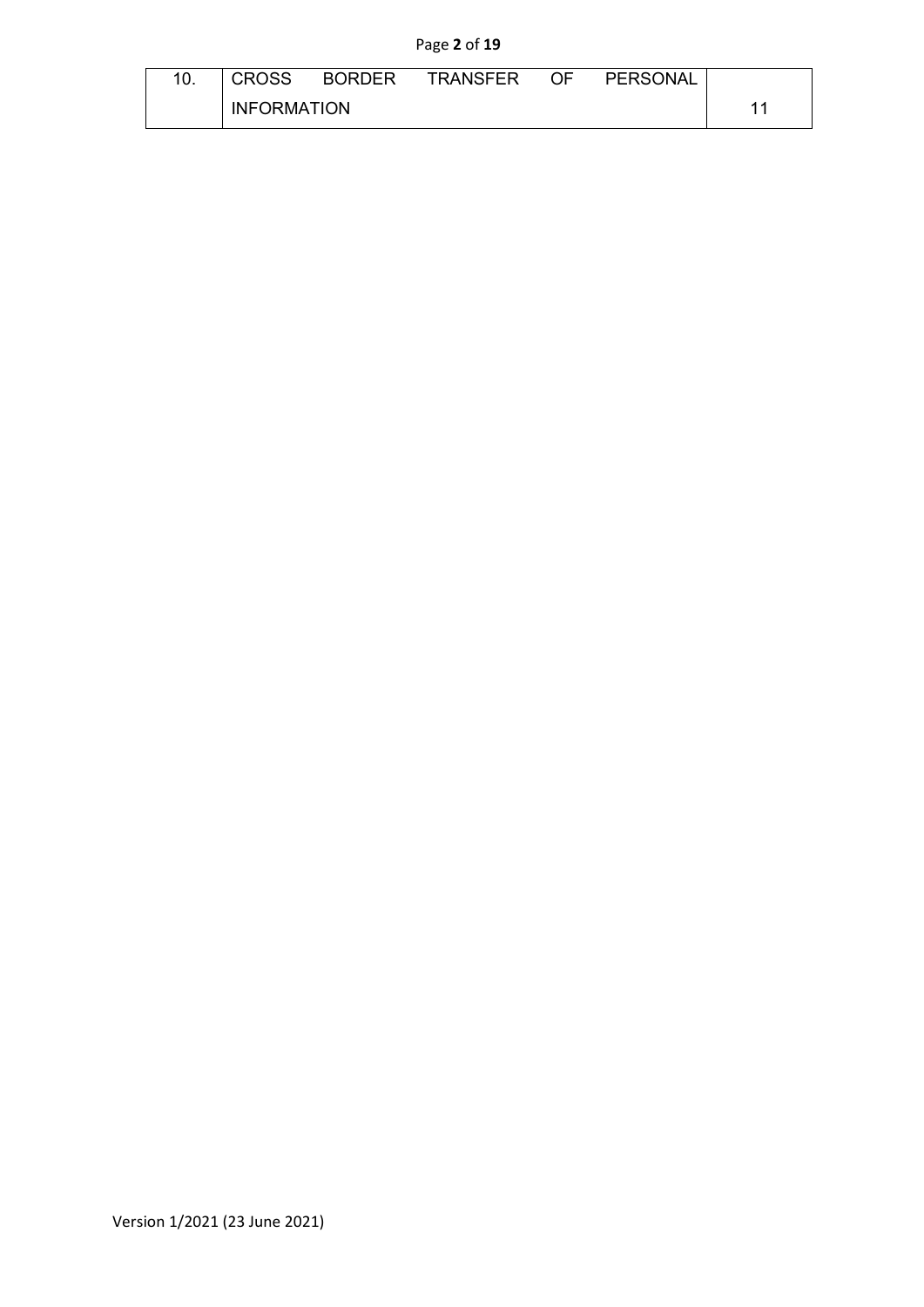| 11. | RECIPIENTS OR CATEGORIES OF RECIPIENTS OF     |                   |
|-----|-----------------------------------------------|-------------------|
|     | PERSONAL INFORMATION COLLECTED BY AIRCRAFT    | 11                |
|     | <b>FINANCE CORPORATION</b>                    |                   |
| 12. | NATURE OR CATEGORY OF PERSONAL INFORMATION    |                   |
|     | COLLECTED BY AIRCRAFT FINANCE CORPORATION     | $12 \overline{ }$ |
| 13. | RIGHT OF ACCESS TO AND RIGHT TO RECTIFY OR    |                   |
|     | <b>CORRECT PERSONAL INFORMATION</b>           | 13                |
| 14. | RIGHT TO OBJECT TO THE PROCESSING OF PERSONAL |                   |
|     | <b>INFORMATION</b>                            | 14                |
| 15. | RIGHT TO LODGE A COMPLAINT TO THE INFORMATION |                   |
|     | REGULATOR AND THE CONTACT DETAILS OF THE      |                   |
|     | <b>INFORMATION REGULATOR</b>                  | 15                |
| 16. | CONSENT BY DATA SUBJECT                       | 15                |
|     | FORM A: CONSENT BY DATA SUBJECT               | 18                |
| 17. | <b>DISCLAIMER</b>                             | 19                |
| 18. | <b>AVAILABILITY OF THIS PRIVACY POLICY</b>    | 19                |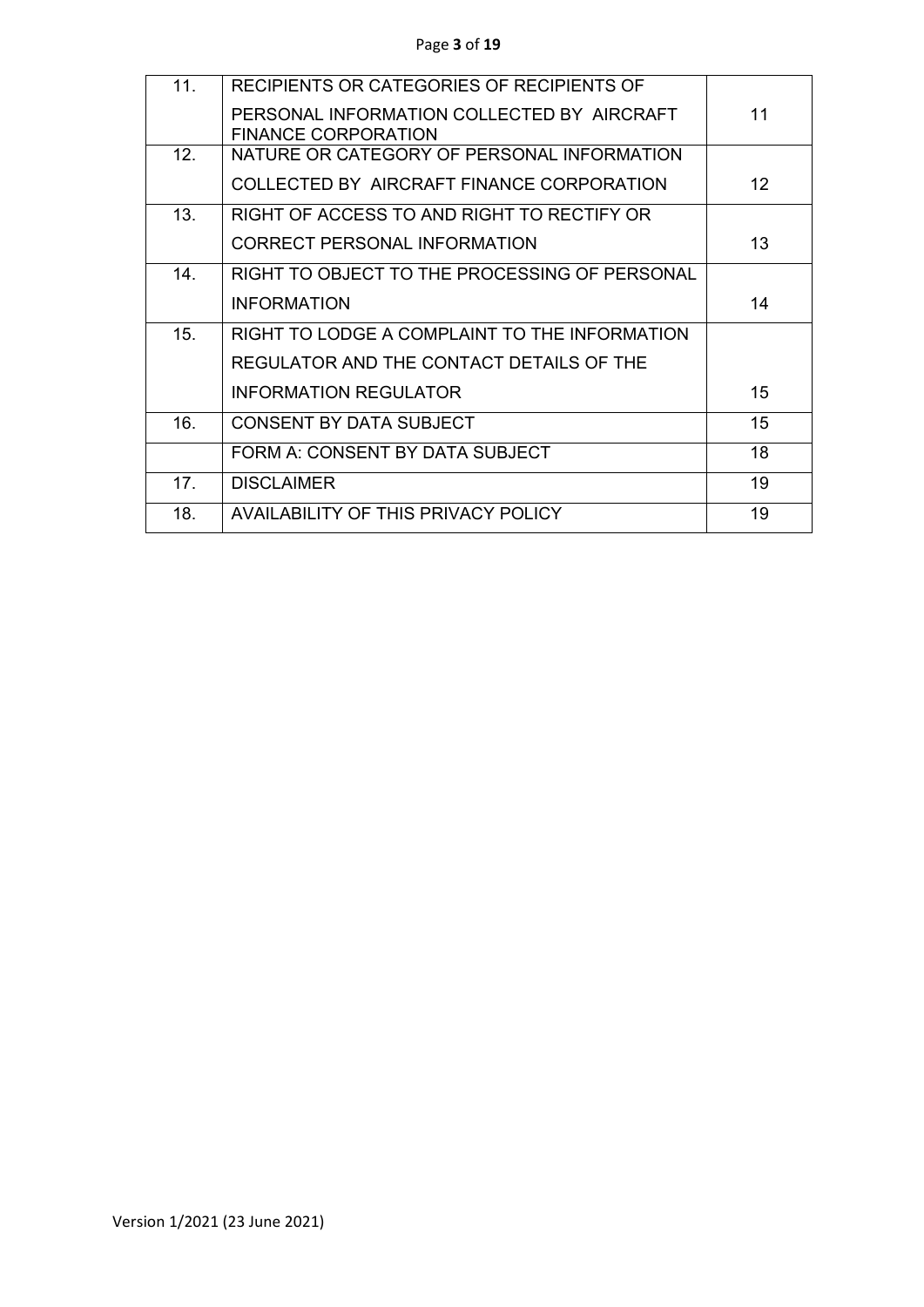### **1. DEFINITIONS AND INTERPRETATION**

In this Privacy Policy the following words and/or terms shall have the meanings ascribed to them below and it shall be interpreted as provided herein:

- 1.1 **" Aircraft Finance Corporation"** means Aircraft Finance Corporation (Pty) Ltd, registration number: 2007/007451/07, trading as Aircraft Finance Corporation;
- 1.2 **" Aircraft Finance Corporation's PAIA Manual"** means the manual compiled by Aircraft Finance Corporation as provided in terms of Section 51 of PAIA, which manual appears on Aircraft Finance Corporation's website, and which is available at its place of business at the street address stated in paragraph 3 of this Privacy Policy;
- 1.3 **"Client"** means a Person who previously was a client or is an existing client or is a potential client of Aircraft Finance Corporation;
- 1.4 **"Contractor"** means any Person who has entered into an agreement with a Aircraft Finance Corporation to provide a service similar to that of an Employee, to Aircraft Finance Corporation;
- 1.5 **"Data Subject"** means any Person to whom Personal Information relates, including but not limited to, Clients, Employees, Contractors, Operators and Suppliers, other Persons and third parties, as the context may indicate;
- 1.6 **"Employee"** means any natural Person who is employed by Aircraft Finance Corporation and receives or is entitled to receive remuneration, including a natural Person who conducts the business of Aircraft Finance Corporation and the directors of Aircraft Finance Corporation;
- 1.7 **"Information Officer"** means the duly appointed information officer of Aircraft Finance Corporation as provided in terms of POPIA, whose details are contained in paragraph 3 of this Privacy Policy;
- 1.8 **"Information Regulator"** means the Information Regulator as established in terms of Section 39 of POPIA;
- 1.9 **"Operator"** means a Person who Processes Personal Information for a Responsible Party (including Aircraft Finance Corporation where appropriate) in terms of a contract or mandate, without coming under the direct authority of that party;
- 1.10 **"PAIA"** means the Promotion of Access to Information Act, Act 2 of 2000 and all rules and regulations issued in terms thereof;
- 1.11 **"Person"** means any natural or juristic person, partnership, joint venture, trust, entity, association or body (whether incorporated or not) and public body, as the context may indicate;
- 1.12 **"Personal Information"** means personal information relating to an identifiable, living, natural person, and where it is applicable, an identifiable, existing juristic person, including, but not limited to: (a) information relating to the race, gender, sex, pregnancy,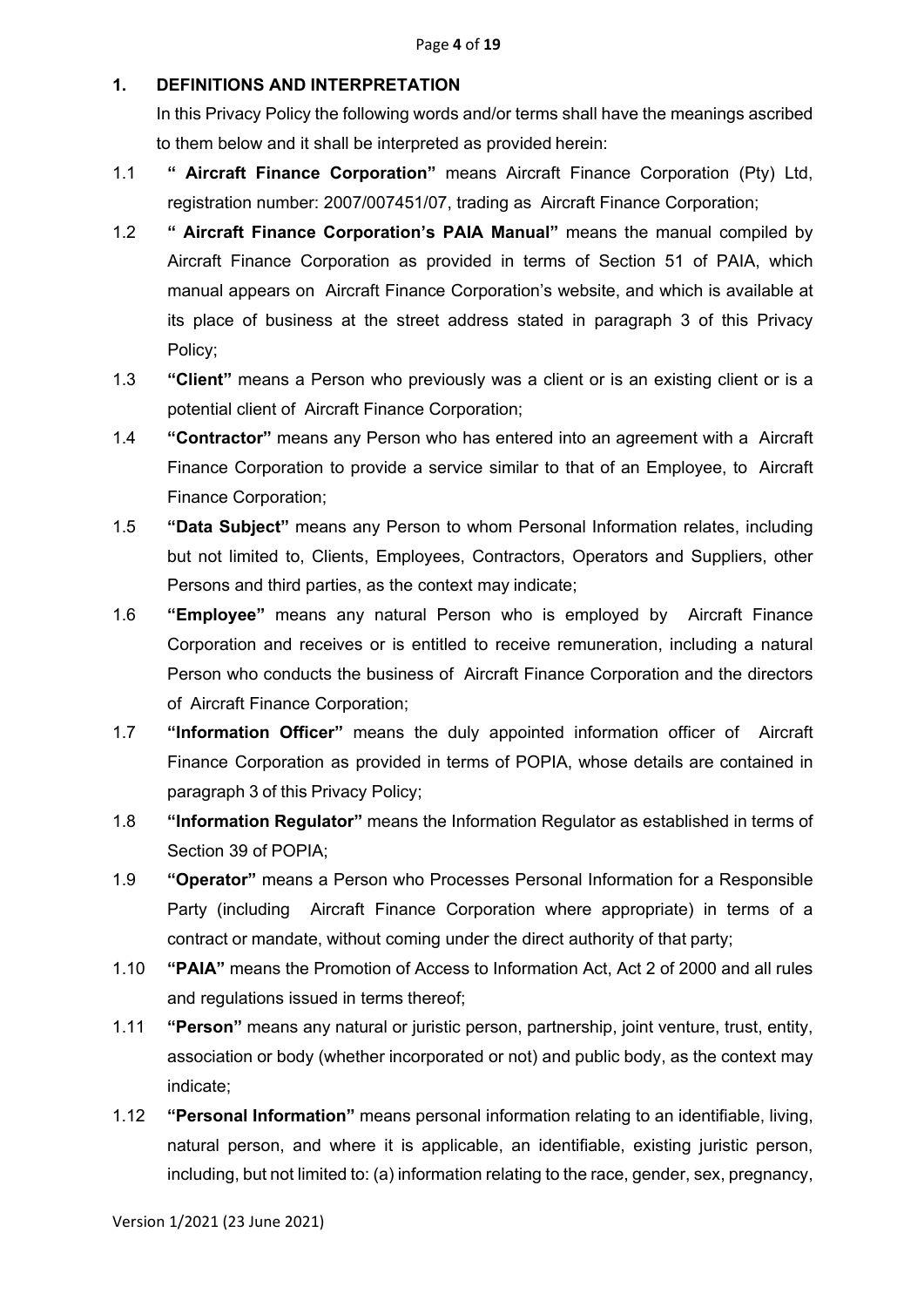#### Page **5** of **19**

marital status, national, ethnic or social origin, colour, sexual orientation, age, physical or mental health, well-being, disability, religion, conscience, belief, culture, language and birth of the person; (b) information relating to the education or the medical,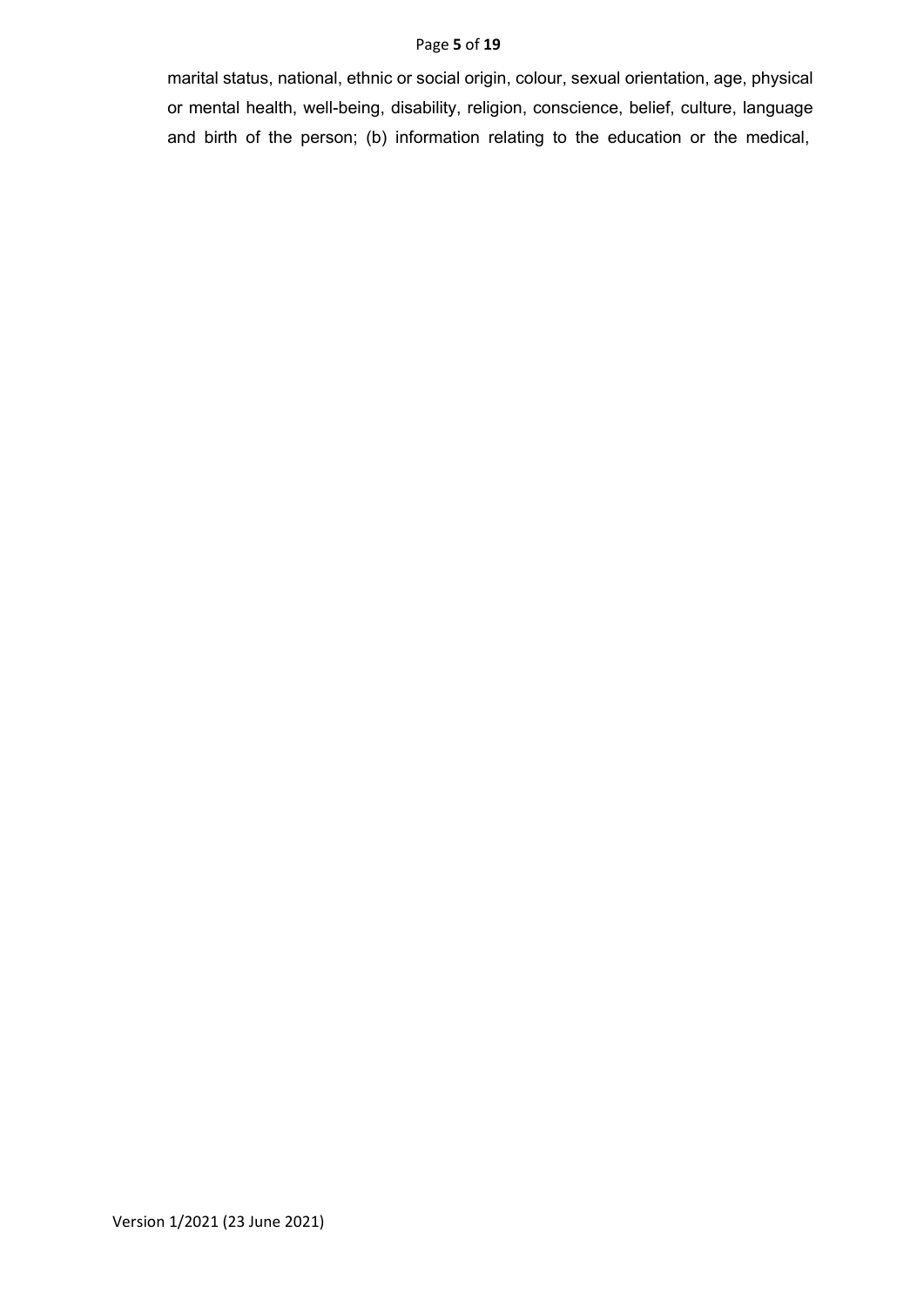financial, criminal or employment history of the person; (c) any identifying number, symbol, email address, physical address, telephone number, location information, online identifier or other particular assignment to the person; (d) biometric information of the person; (e) personal opinions, views or preferences of the person; (f) correspondence sent by the person that is implicitly or explicitly of a private or confidential nature or further correspondence that would reveal the contents of the original correspondence; (g) the views or opinions of another individual about the person; and (h) the name of the person if it appears with other personal information relating to the person or if the disclosure of the name itself would reveal information about the person,

but excludes information about an individual who has been dead for more than 20 years;

- 1.13 **"POPIA"** means the Protection of Personal Information Act, Act 4 of 2013 and all regulations, applicable rules, guidance notes and codes issued in terms thereof;
- 1.14 **"the/this Privacy Policy"** means the policies and notification as set out in this document;
- 1.15 **"Processing"** means any operation or activity or any set of operations, whether or not by automatic means, concerning personal information including (a) the collection, receipt, recording, organisation, collation, storage, updating or modification, retrieval, alteration, consultation or use; (b) disseminating by means of transmission, distribution or making available in any other form or (c) merging, linking, as well as restriction degradation, erasure or destruction of information, and **"Process"** shall be construed accordingly;
- 1.16 **"Responsible Party"** means a public or private body (including Aircraft Finance Corporation) or any other person which, alone or in conjunction with others, determines the purpose of and means for Processing Personal Information;
- 1.17 **"Special Personal Information"** means any Personal Information of a data subject, concerning (a) the religious or philosophical beliefs, race or ethnic origin, trade union membership, political persuasion, health or sex life or biometric information of a Data Subject; or (b) the criminal behaviour of a Data Subject to the extent that such information relates to (i) the alleged commission by a Data Subject of any offence; or (ii) any proceedings in respect of any offence allegedly committed by a Data Subject or the disposal of such proceedings;
- 1.18 **"Supplier"** means any Person who has entered into an agreement with a Aircraft Finance Corporation to provide goods or services to such Aircraft Finance Corporation;
- 1.19 In this Privacy Policy, any reference to:
- 1.19.1 the singular shall include the plural and vice versa;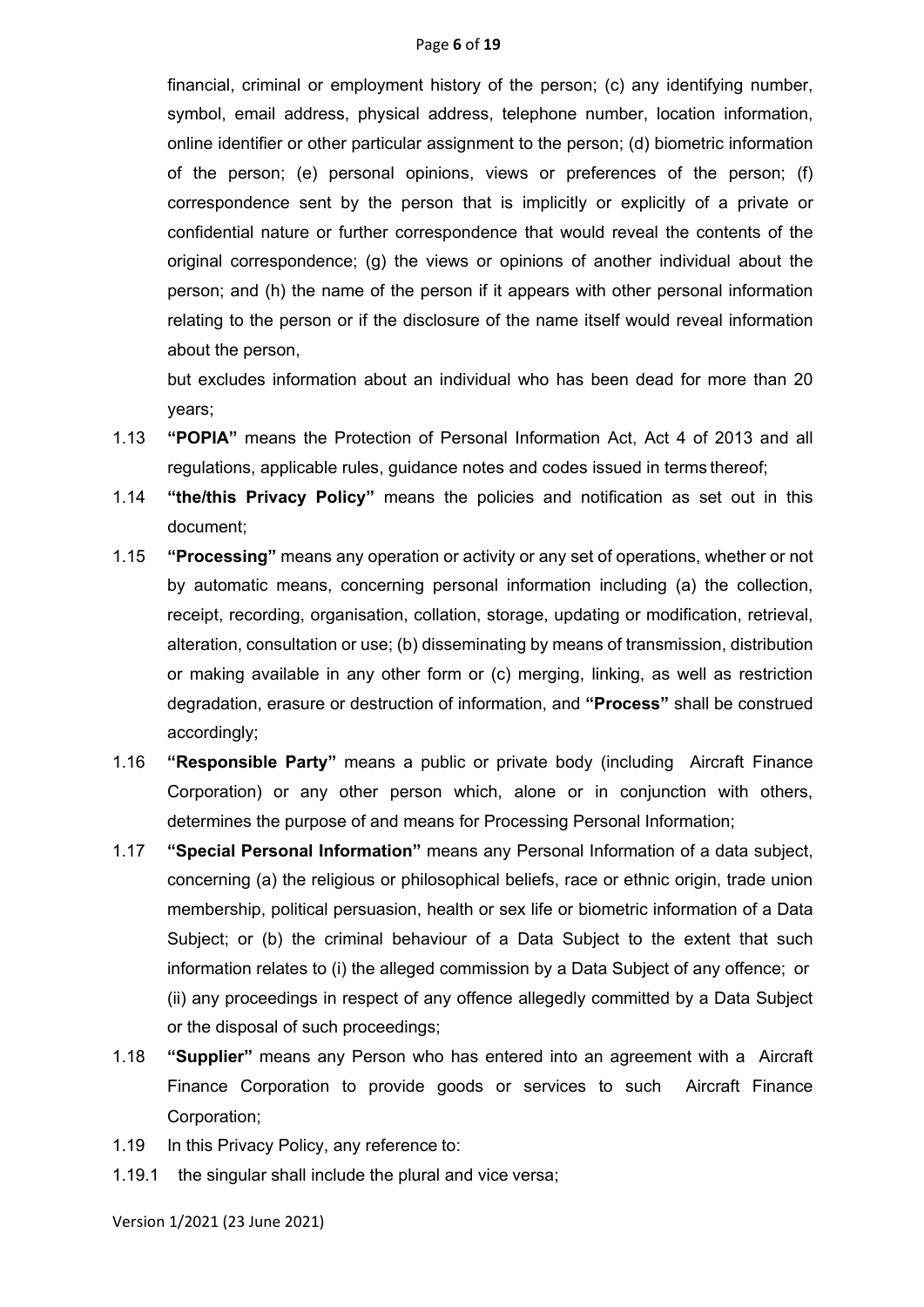### Page **7** of **19**

## 1.19.2 any one gender shall include the other genders, as the case may be;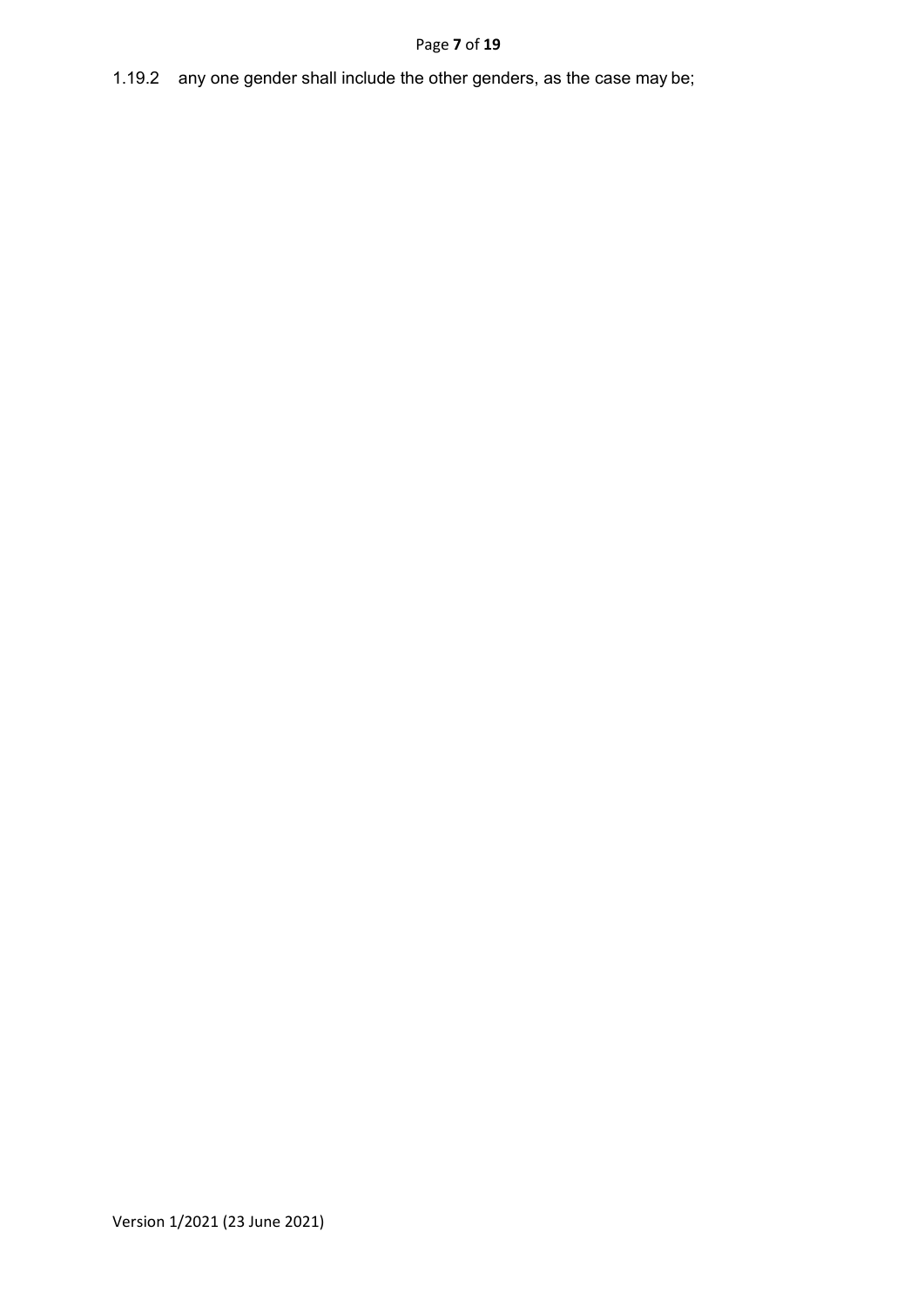- 1.19.3 any statute, regulation, legislation or other law is a reference to the version of that statute, regulation, legislation or law in force at the time of publication of this Privacy Policy as amended or re-enacted thereafter;
- 1.19.4 the words "include" or "including" means "include without limitation" or "including without limitation". Use of the words ''include'' or including" is for illustration or emphasis only and when followed by specific examples, it must not be interpreted as limiting the meaning of the general wording preceding it.

#### **2. RECORDAL**

- 2.1 This Privacy Policy applies to Aircraft Finance Corporation as a Responsible Party and, amongst others, provides the detail of the information prescribed in terms of Section 18 of POPIA;
- 2.2 Aircraft Finance Corporation strives to safeguard the security of and to protect Personal Information collected by it by taking appropriate, reasonable, technical and organisational measures to prevent loss of, damage to or unauthorised destruction of such Personal Information and unlawful access to or Processing of Personal Information. Any compromise of data integrity or confidentiality will be reported to a Data Subject by email to enable the Data Subject to protect its own interest and Aircraft Finance Corporation will provide the Data Subject with all reasonable assistance in this regard. Aircraft Finance Corporation further implemented processes and procedures to ensure that risks pertaining to such Personal Information are identified and recorded and that appropriate security measures are implemented to mitigate such risks;
- 2.3 Aircraft Finance Corporation shall ensure that all agreements entered into with Operators provide that the Operators are obliged to comply with POPIA and PAIA at all times;
- 2.4 By enquiring about Aircraft Finance Corporation's products and services or completing the online application form, a Client and/or Data Subject will be required to provide Aircraft Finance Corporation with certain Personal Information and Aircraft Finance Corporation will collect Personal Information of Data Subjects, including collecting it through Operators, the use of cookies and tracking technologies;
- 2.5 Aircraft Finance Corporation is required to ensure that Personal Information is accurate and maintained in a secure environment for no longer than is necessary for achieving the purposes for which Aircraft Finance Corporation has collected the Personal Information or subsequently Processed the Personal Information. Aircraft Finance Corporation generally retains Personal Information collected by it in accordance with the timeframes set out in any relevant legislation which applies to the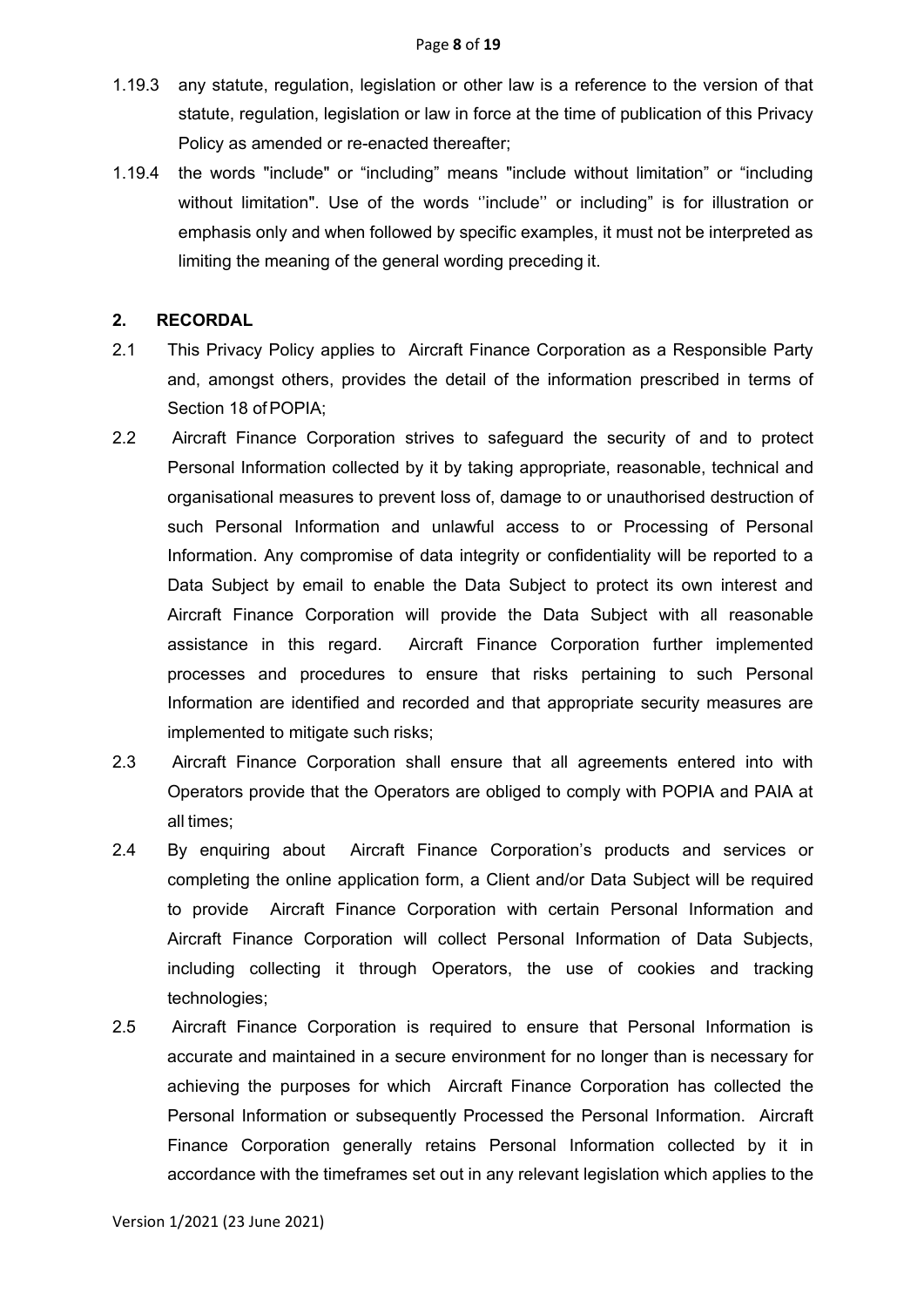#### Page **9** of **19**

Personal Information collected. Aircraft Finance Corporation may however need to retain Personal Information for longer e.g. where Aircraft Finance Corporation is required to do so in accordance with legal, regulatory, tax or accounting requirements, or dealing with complaints, legal challenges or current or prospective litigation, dispute resolution or disciplinary or incapacity proceedings;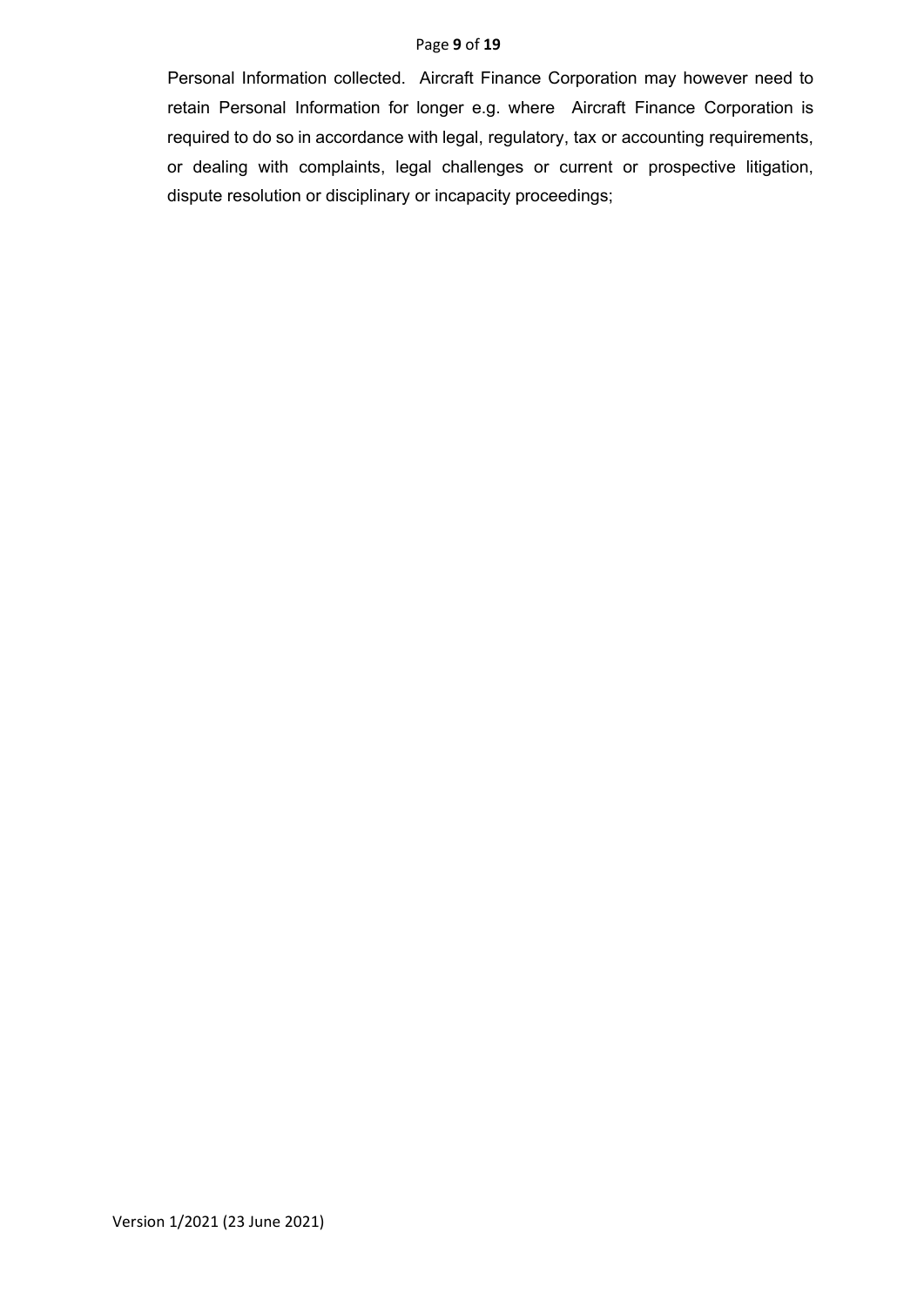- 2.6 Aircraft Finance Corporation strives to ensure the security of Personal Information collected by it by taking reasonable measures to prevent the destruction, unlawful access and loss of such Personal Information;
- 2.7 Aircraft Finance Corporation may amend this Privacy Policy from time to time and any amendment shall become effective on the date of publication of such amendment on Aircraft Finance Corporation's website or as otherwise determined by Aircraft Finance Corporation. It remains the obligation of all Data Subjects and Clients to regularly familiarise themselves with the latest version of this Privacy Policy;
- 2.8 This Privacy Policy should be read in conjunction with Aircraft Finance Corporation's PAIA Manual.

### **3. CONTACT INFORMATION**

The following is the contact information of Aircraft Finance Corporation as Responsible Party:

- Name: Aircraft Finance Corporation (Pty) Ltd, registration number: 2007/007451/07, trading as Aircraft Finance Corporation;
- Postal address: 23 9De St, Melrose Estate, Johannesburg, 2198;
- Street address: 23 9De St, Melrose Estate, Johannesburg, 2198;
- Telephone number: [011 467 2990;](https://www.google.com/search?client=firefox-b-d&q=Aircraft+Finance+Corporation)
- Name and electronic mail address of the Information Officer of Aircraft Finance Corporation as authorised by the head of Aircraft Finance Corporation (Chief Executive Officer): Frederik Jacobus Pietersen-frederik@airfincorp.co.za

## **4. COLLECTION OF PERSONAL INFORMATION**

Aircraft Finance Corporation collects the following Personal Information:

- 4.1 information required to identify a Person, including names, identity and registration numbers, obtained from Data Subject directly or from the Companies and Intellectual Property Commission, copies of identity documents, constitutional documents, including registration certificates, memorandums of incorporation, letters of authority and trust deeds, founding statements and partnership agreements, telephone and cell phone numbers and e-mail addresses;
- 4.2 financial records and information including, financial statements, management accounts and copies of bank account statements;
- 4.3 information to determine a Person's creditworthiness and to conduct a credit assessment, including credit bureau information, Deeds Office information and bank codes;
- 4.4 information required for purposes of Aircraft Finance Corporation's agreement with a Client (including invoices), a Supplier, a business associate and an Employee or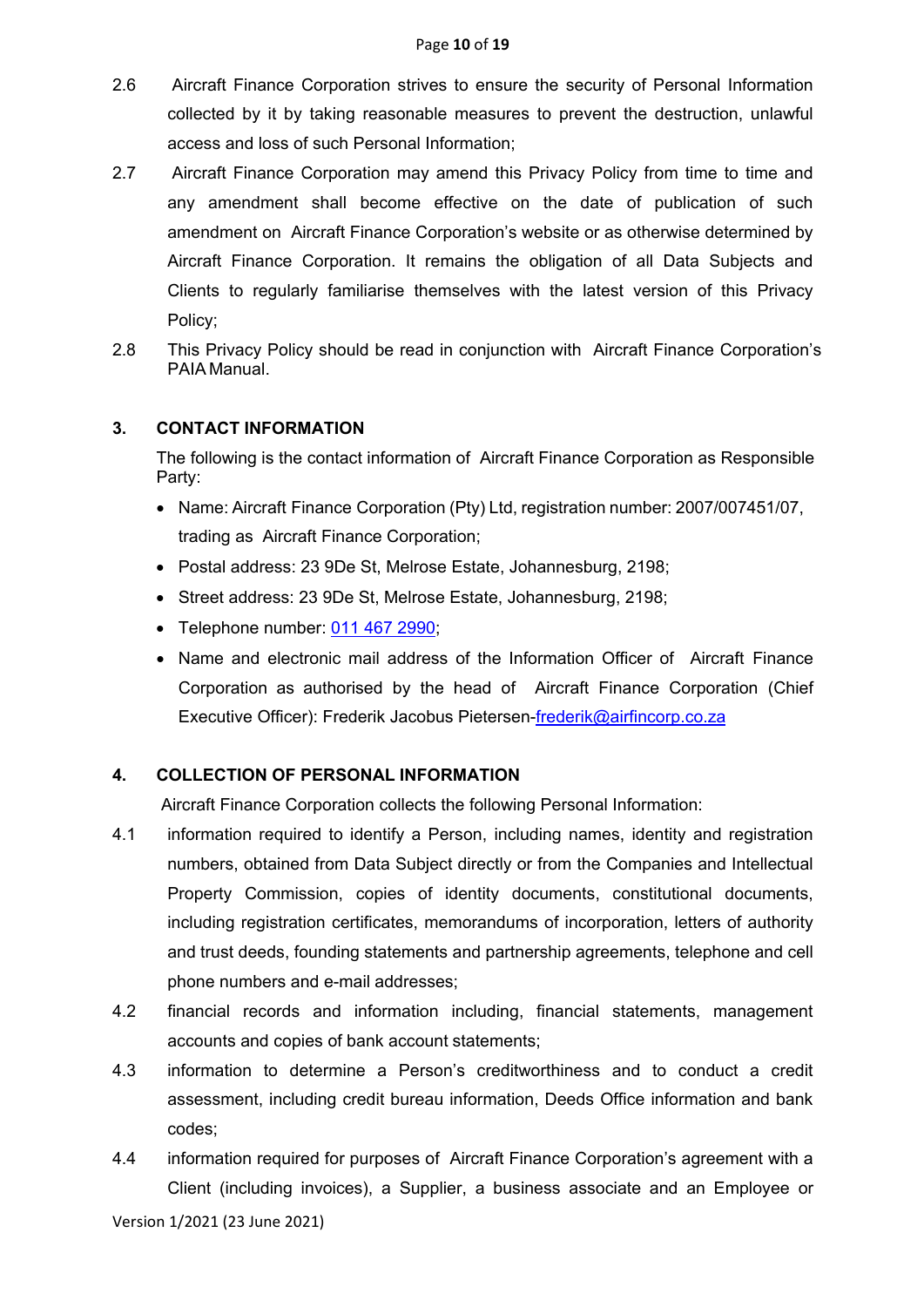### Page **11** of **19**

Contractor as well as information pertaining to related directors, members, trustees and shareholders, resolutions, minutes of meetings, security registers, share certificates, title deeds, bond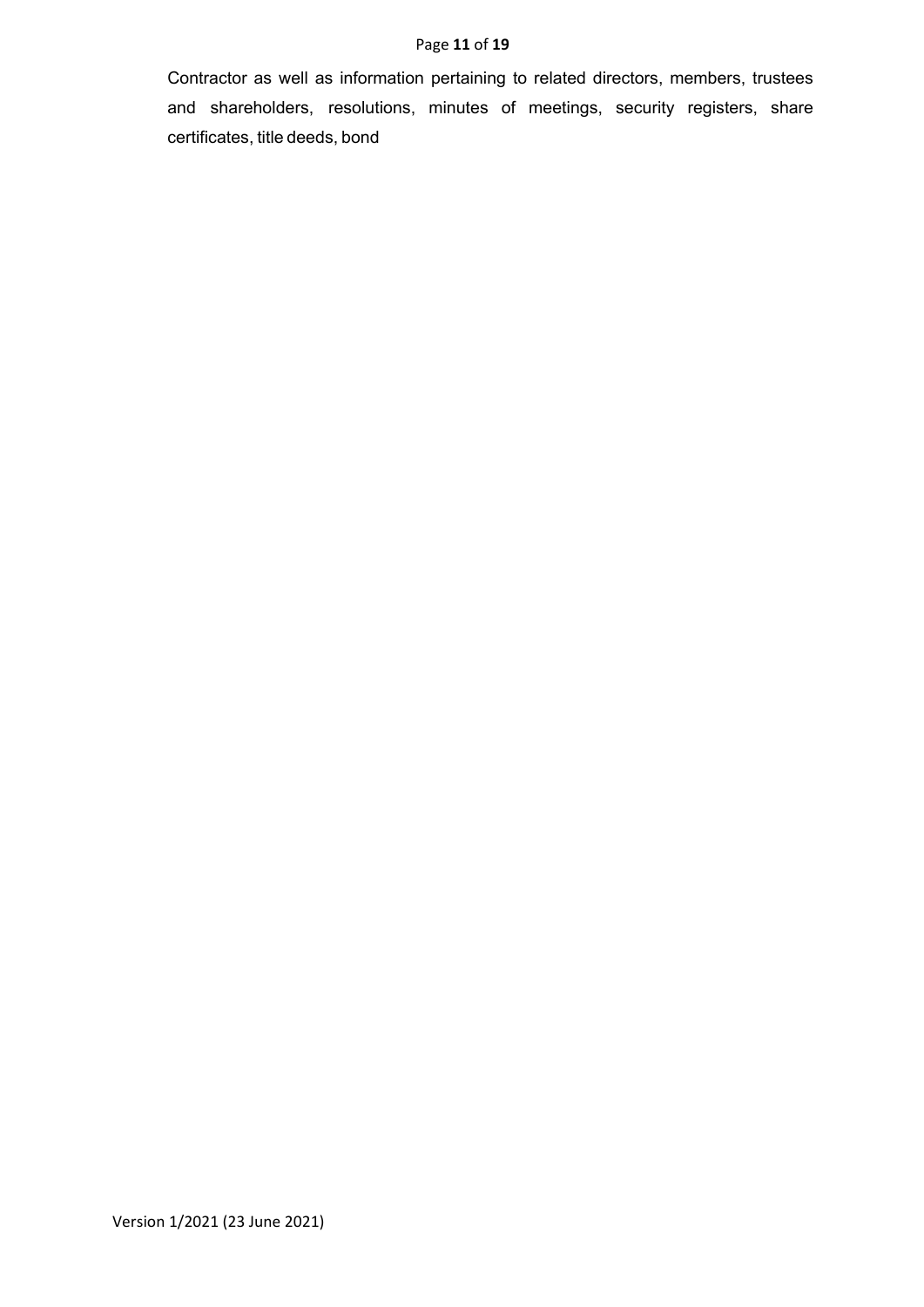documentation, records relating to the appointment of officials, auditors, tax records, personnel records and information, correspondence and contracts and records regarding assets and liabilities;

- 4.5 information to determine if a Person has the legal capacity to act, including marriage certificates, birth certificates, Deeds Office information and constitutionaldocuments;
- 4.6 information required for statistical purposes, market and other research, marketing in general and to improve a Aircraft Finance Corporation's services or communication with its Clients and other Persons, including IP addresses, information obtained through the use of cookies and tracking technologies, information relating to the routing, duration and time of electronic communications on electronic communication networks, information collected through web browsers, search terms used, web pages accessed, information pertaining to visits to Aircraft Finance Corporation's website, including the number of visits, average time spent on the website, pages viewed, other websites, the type of web browser used and information collected through social networking services (which social networking services may collect information on its own, subject to its own privacy policies and practices), lists of the products and services in which an interest is expressed when accessing Aircraft Finance Corporation's website, personal or professional interests, demographics, experiences with Aircraft Finance Corporation's products;
- 4.7 information required for purposes of litigation, disciplinary and incapacity proceedings;
- 4.8 information required in terms of legislation.

### **5. SOURCES OF COLLECTION OF PERSONAL INFORMATION**

- 5.1 Aircraft Finance Corporation shall, as far as possible, always collect Personal Information about a Data Subject directly from the Data Subject, except as otherwise provided in terms of POPIA;
- 5.2 If Aircraft Finance Corporation collects Personal Information from a source other than directly from the Data Subject, it shall ensure that such collection is done as prescribed by law;
- 5.3 Where Aircraft Finance Corporation does not collect the Personal Information directly from the Data Subject, the sources from which Aircraft Finance Corporation collects the Personal Information are as follows and the following shall apply:
- 5.3.1 the Data Subject's auditors;
- 5.3.2 the Data Subject's bankers and other financial institutions with which the Data Subject has or had a relationship;
- 5.3.3 credit bureaux;
- 5.3.4 CIPC;
- 5.3.5 the Deeds Offices;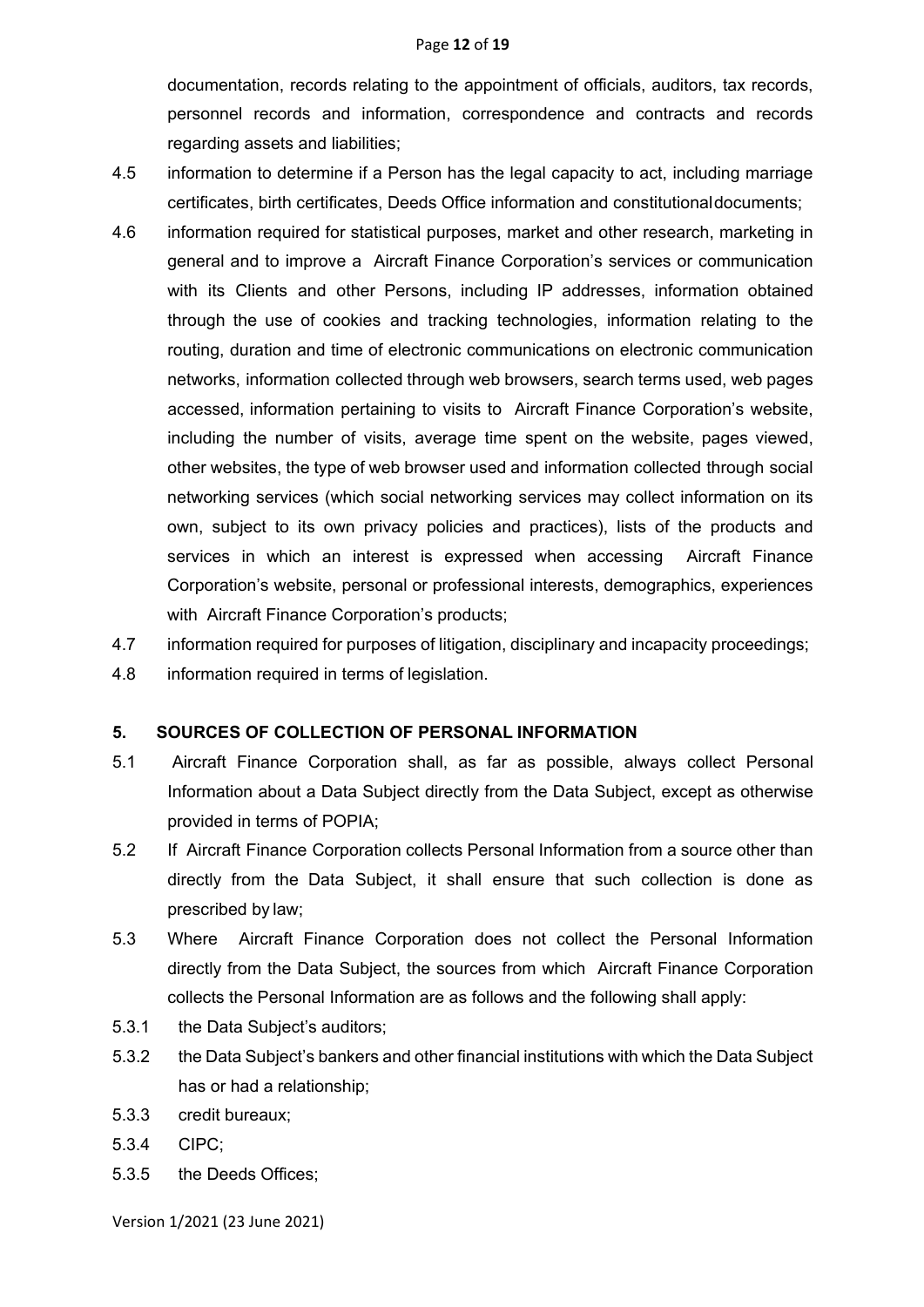## 5.3.6 the Data Subject's debtors;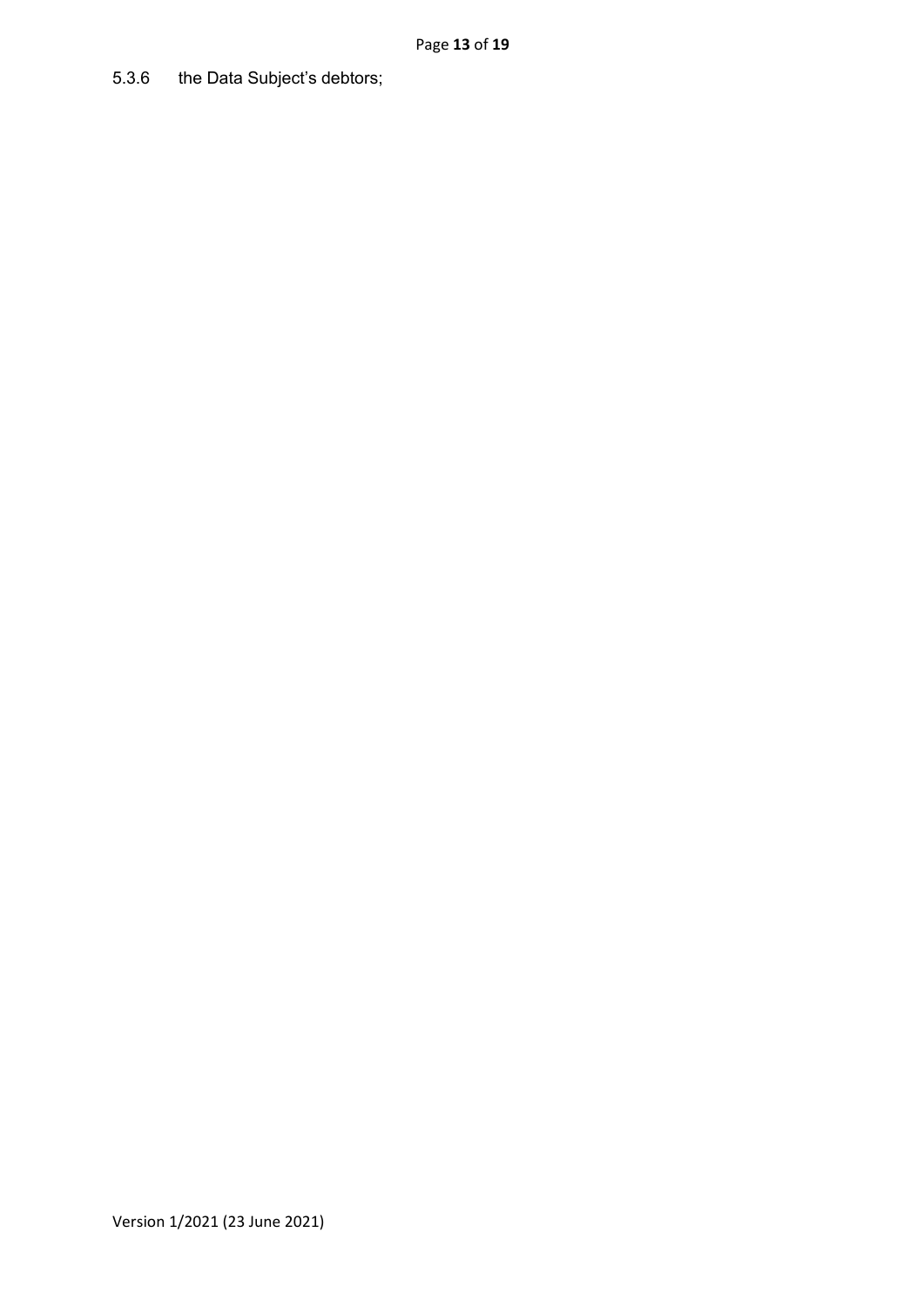#### Page **14** of **19**

- 5.3.7 social media platforms, emails, letters, telephone calls, newspapers, electronic search engines, websites, cookies, tracking technologies, applications andsurveys;
- 5.3.8 Aircraft Finance Corporation's business associates and service providers;
- 5.3.9 government institutions;
- 5.3.10 the members of the group of entities of which Aircraft Finance Corporation forms part;
- 5.3.11 the Data Subject's spouse, dependants, partners, employer, a joint applicant or account holder and other similar sources or related Persons;
- 5.3.12 Persons the Data Subject has authorised to share his/her/its Personal Information, such as a Person that makes a travel booking on his/her/its behalf, or a medical practitioner for insurance purposes;
- 5.3.13 attorneys, tracing agents, debt collectors and other Persons that assist with the enforcement of agreements;
- 5.3.14 payment processing services providers, merchants, banks and other Persons that assist with the processing of customers' payment instructions, such as card scheme providers (including VISA or MasterCard);
- 5.3.15 insurers, brokers, other financial institutions or other organisations that assist with insurance and assurance underwriting, the providing of insurance and assurance policies and products and the assessment of insurance claims;
- 5.3.16 law enforcement and fraud prevention agencies, and other Persons tasked with the prevention and prosecution of crime;
- 5.3.17 regulatory authorities, industry ombudsmen, government departments, and local and international tax authorities;
- 5.3.18 qualification information providers;
- 5.3.19 trustees, executors or curators appointed by a court of law;
- 5.3.20 courts of law and tribunals;
- 5.3.21 marketing list providers.

### **6. PURPOSE OF COLLECTION OF PERSONAL INFORMATION**

The following are the Purposes for which Personal Information is being collected and Processed by Aircraft Finance Corporation:

- 6.1 to provide and maintain the products and services offered by Aircraft Finance Corporation;
- 6.2 to identify a Person;
- 6.3 to conduct risk, credit and affordability assessments and credit scoring and to develop credit scoring models and tools;
- 6.4 to determine if a Person is creditworthy and/or if Aircraft Finance Corporation should enter into an agreement or relationship with a Person;
- 6.5 to draft, complete, give effect to and/or perform in terms of all agreements and

Version 1/2021 (23 June 2021)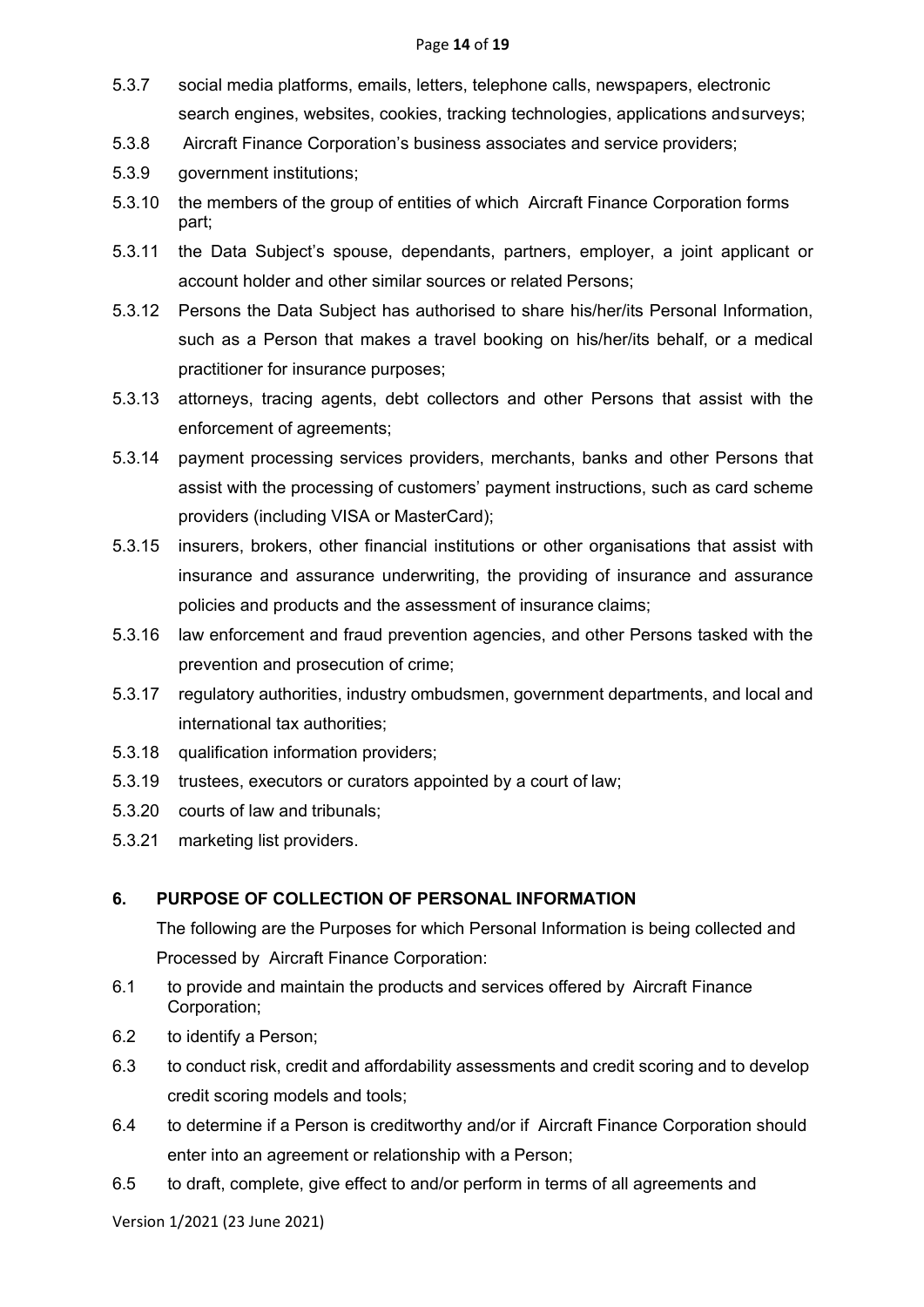### Page **15** of **19**

documentation relating to a Person's agreements and relationship with the Aircraft Finance Corporation;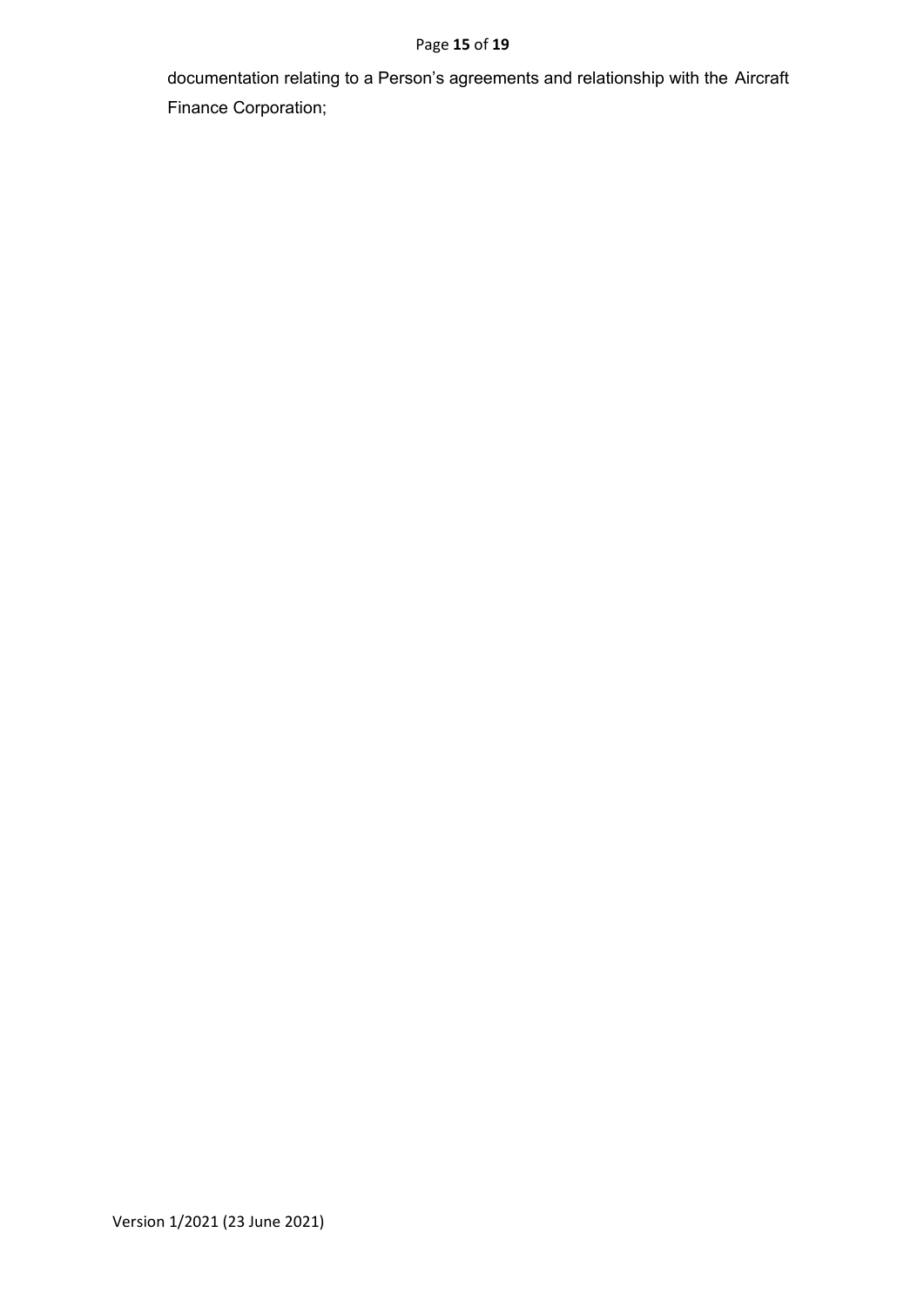#### Page **16** of **19**

- 6.6 to determine if a Person has the requisite legal capacity to act;
- 6.7 to enforce Aircraft Finance Corporation's rights and to use in the event of a dispute in dispute resolution proceedings or in litigation, disciplinary or incapacity proceedings;
- 6.8 to communicate with Persons;
- 6.9 to comply with tax requirements;
- 6.10 to comply with labour related requirements;
- 6.11 to comply with the requirements of the law, court order or applicable code ofconduct;
- 6.12 to store the Personal Information securely and to comply with record keeping and reporting requirements;
- 6.13 to conduct market and other research;
- 6.14 to engage with a Person for marketing purposes, including direct marketing;
- 6.15 to compile statistics;
- 6.16 to provide Clients with products and services, to notify Clients about changes or developments to such products and services and to improve Aircraft Finance Corporation's website, products and services;
- 6.17 to respond to inquiries and/or complaints or Process requests in relation to Personal Information;
- 6.18 to use during Aircraft Finance Corporation's customer care processes and procedures;
- 6.19 to update Aircraft Finance Corporation's records about Clients and related matters;
- 6.20 to maintain internal record keeping including to retain Personal Information in a central data base;
- 6.21 to prevent, detect and report fraud and other criminal action;
- 6.22 to comply with credit reporting obligations;
- 6.23 to use in relation to competitions, surveys and promotions;
- 6.24 to evaluate the effectiveness of Aircraft Finance Corporation's marketing and for research, training and statistical analysis with the aim of improving Aircraft Finance Corporation's services; and
- 6.25 to make Aircraft Finance Corporation's website easier to use and to provide Persons with access to the website or specific parts thereof; and
- 6.26 to evaluate and/or negotiate a merger, acquisition, restructuring, reorganization, dissolution, or other sale or transfer of some or all of Aircraft Finance Corporation's assets, whether as a going concern or as part of bankruptcy, liquidation, business rescue or similar proceeding, in which Personal Information held by Aircraft Finance Corporation may be part of the assets transferred;
- 6.27 to use in litigation, dispute resolution proceedings or labour disputes and to generally protect Aircraft Finance Corporation's rights;
- 6.28 for any related purposes,

Version 1/2021 (23 June 2021)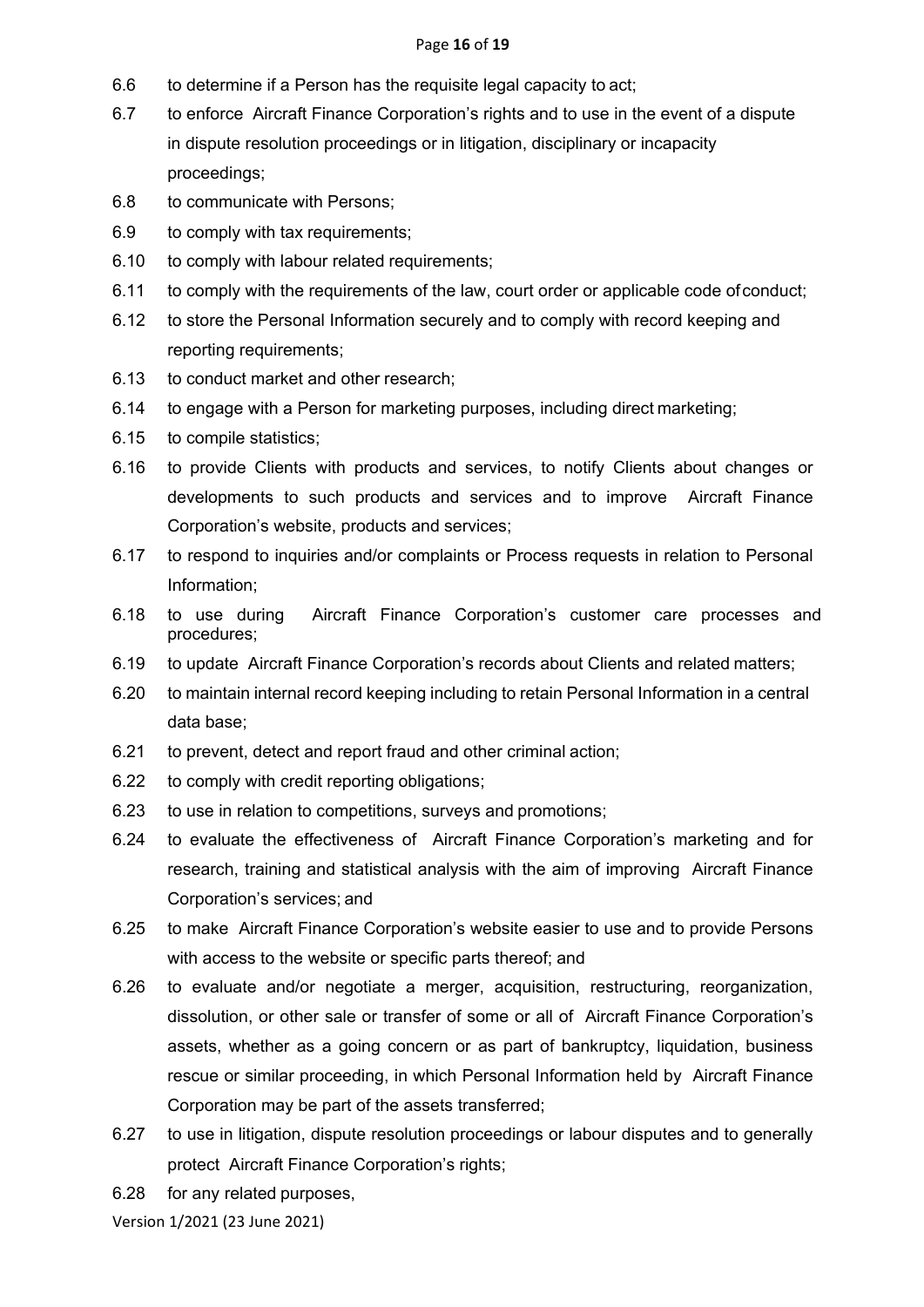#### Page **17** of **19**

on condition that Processing is necessary to conclude or perform under a contract Aircraft Finance Corporation has with a Data Subject or to provide a solution to a Client, the law requires or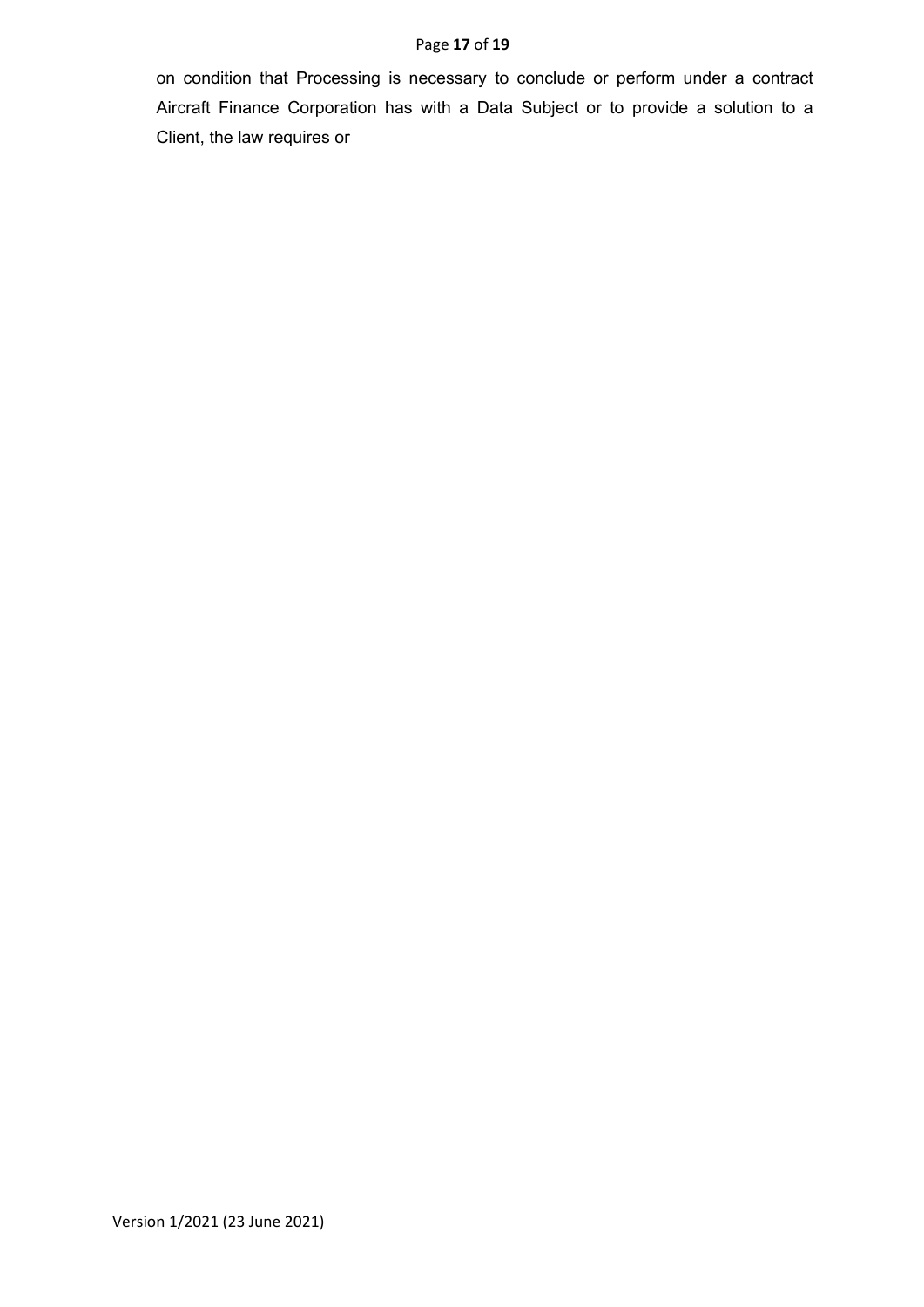permits such Processing, such Processing is required to protect or pursue a Client's, Aircraft Finance Corporation's or a third party's legitimate interest or the Data Subject or a competent person, if the Data Subject is a child, has consented thereto, and Aircraft Finance Corporation will only further Process Personal Information or Personal Information of children or Special Personal Information as specifically provided in PAIA or the law.

# **7. IS THE SUPPLY OF THE PERSONAL INFORMATION BY A DATA SUBJECT VOLUNTARY OR MANDATORY?**

- 7.1 The supply of Personal Information by the Data Subject as required by Aircraft Finance Corporation is voluntary, subject to the provisions of paragraph 8 below;
- 7.2 Where a Client provides or has to provide Aircraft Finance Corporation with Personal Information of third parties, such Client must take steps to inform the third party that the Client needs to disclose the third party's Personal Information to Aircraft Finance Corporation, and the Client must identify Aircraft Finance Corporation to such third party. Unless otherwise advised in writing by the Client, Aircraft Finance Corporation will accept that the third party did not object to Aircraft Finance Corporation Processing the third party's Personal Information and Aircraft Finance Corporation will Process the third party's Personal Information in accordance with this Privacy Policy.

# **8. THE CONSEQUENCES OF FAILURE TO PROVIDE THE PERSONAL INFORMATION TO AIRCRAFT FINANCE CORPORATION**

Should a Person or Client fail or neglect to provide any Personal Information to Aircraft Finance Corporation as requested, it may cause Aircraft Finance Corporation to refuse to enter into a business or other relationship with such Person or a Client and/or may prevent Aircraft Finance Corporation from complying with its obligations in terms of the law.

# **9. THE FOLLOWING LAWS ARE AUTHORISING OR REQUIRING THE COLLECTION OF PERSONAL INFORMATION BY AIRCRAFT FINANCE CORPORATION:**

- 9.1 Deeds Registries Act, Act No. 47 of 1937;
- 9.2 The Criminal Procedures Act, Act No. 51 of 1977;
- 9.3 The Labour Relations Act, Act No. 66 of 1995;
- 9.4 Employment Equity Act, Act No. 55 of 1998;
- 9.5 The Basic Conditions of Employment Act, Act No. 75 of 1997;
- 9.6 Compensation for Occupational Injuries and Diseases Act, Act No. 130 of 1993;
- 9.7 Occupational Health and Safety Act, Act No. 85 of 1993;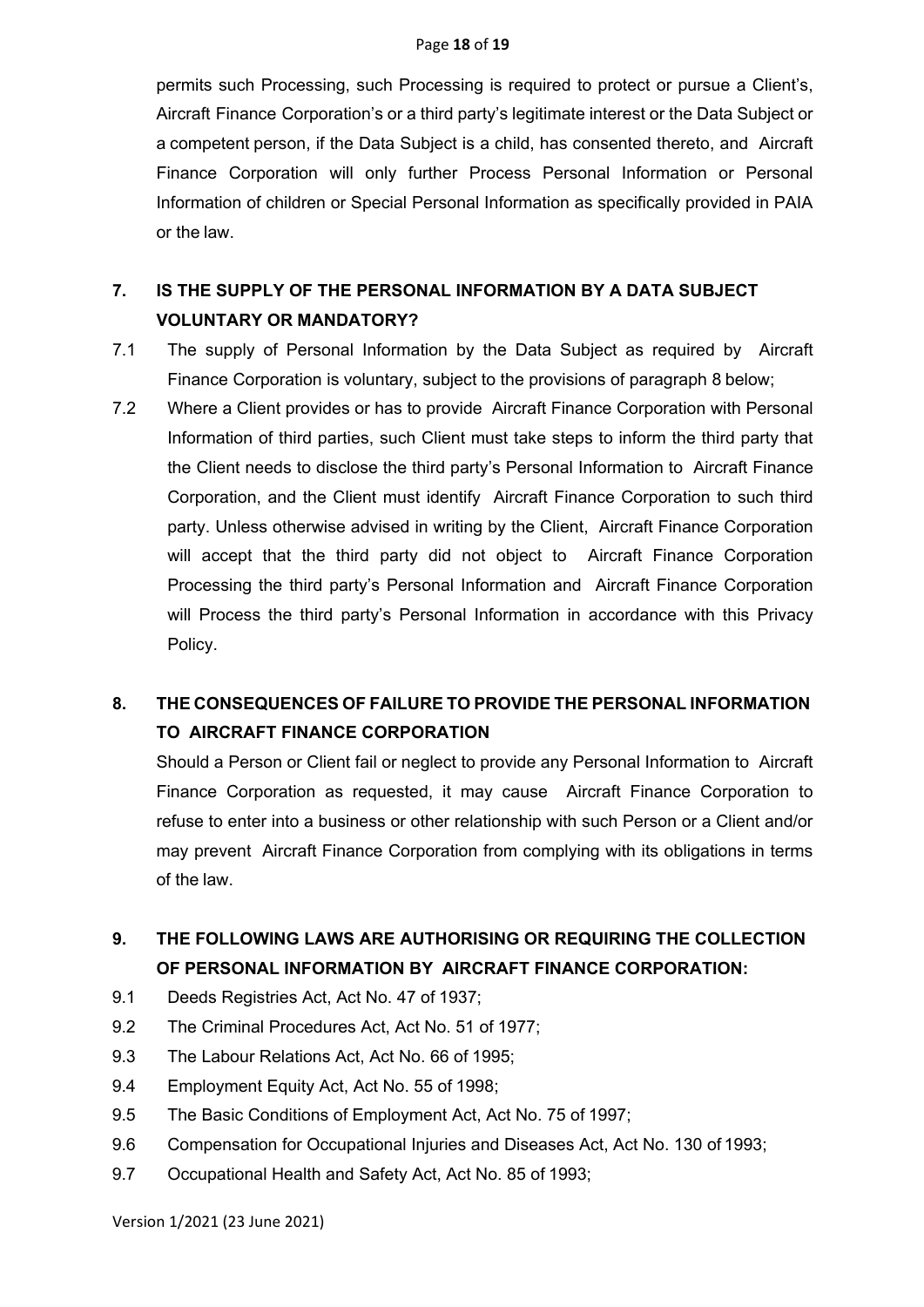- 9.8 Competition Act, Act No. 89 of 1998;
- 9.9 Insolvency Act, Act No. 24 of 1936;
- 9.10 The Companies Act, Act No. 61 of 1973;
- 9.11 The Companies Act, Act No. 71 of 2008;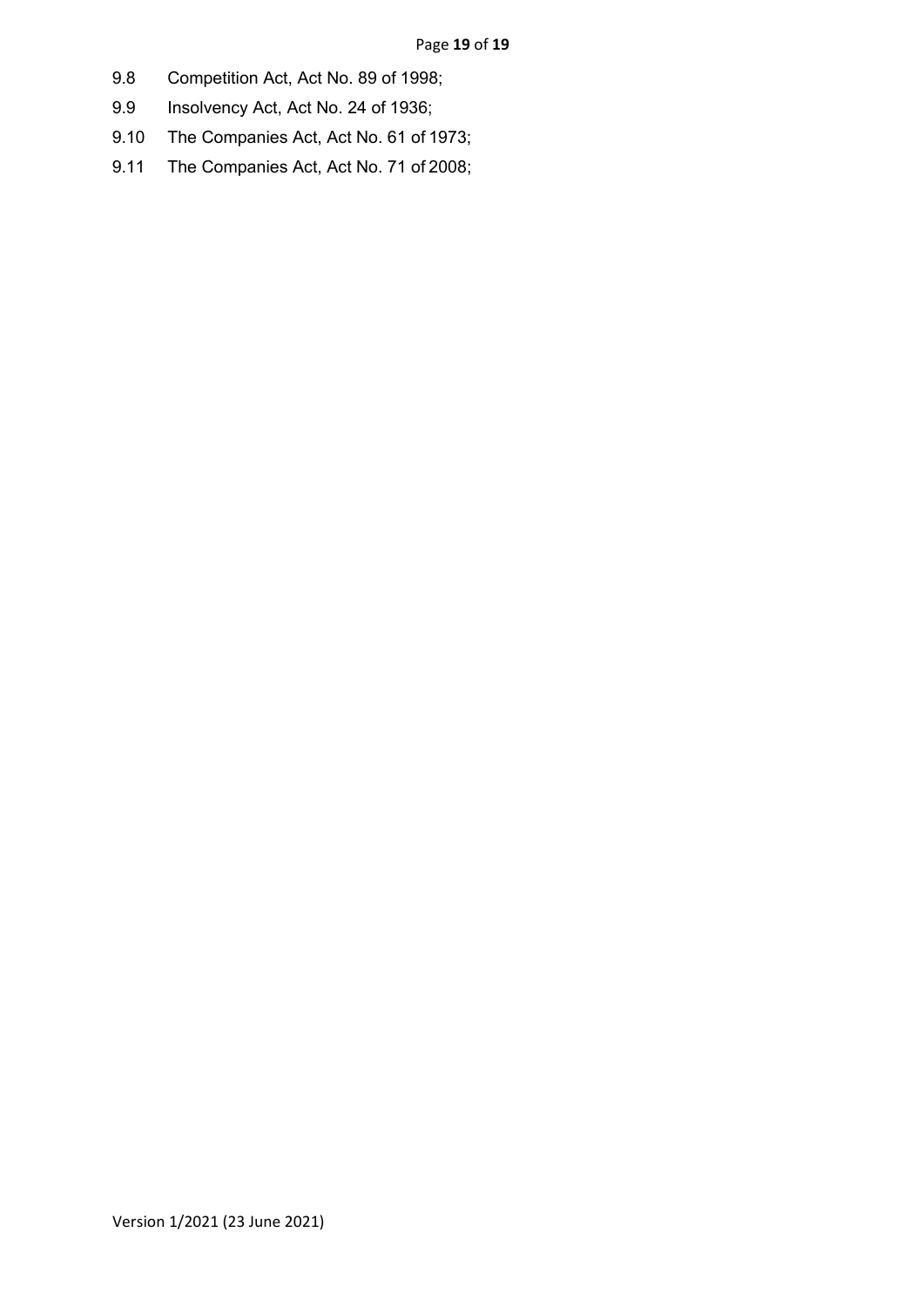- 9.12 Unemployment Insurance Act, Act No. 63 of 2001;
- 9.13 Value Added Tax Act, Act No. 89 of 1991;
- 9.14 Skills Development Act, Act No. 97 of 1998;
- 9.15 Skills Development Levies Act, Act No. 9 of 1999;
- 9.16 Trademarks Act, Act No. 194 of 1993;
- 9.17 Income Tax Act, act No. 58 of 1962.

#### **10. CROSS BORDER TRANSFER OF PERSONAL INFORMATION**

Aircraft Finance Corporation intends to transfer Personal Information to the following third party countries or international organisations and the level of protection afforded to the Personal Information by those third party countries or international organisations:

- 10.1.1 Aircraft Finance Corporation's service providers situated or with facilities in countries outside South Africa, in respect of the storage or retention of electronic information and data;
- 10.1.2 Aircraft Finance Corporation's business associates in countries outside South Africa, in respect of business opportunities in such countries;
- 10.1.3 Other third parties, if the relevant transaction or situation requires cross-border Processing;
- 10.1.4 Aircraft Finance Corporation's bankers which are international organisations,
- 10.1.5 the transfer otherwise complies with the provisions of POPIA;
- but all of the above will only be done if the relevant service provider, business associate, other third party or banker, is subject to a law, binding corporate rules or a binding agreement which provide an adequate level of protection as envisaged in POPIA or if a Data Subject consents to the transfer of its Personal Information to third parties in foreign countries or as otherwise provided in POPIA.

## **11. RECIPIENTS OR CATEGORIES OF RECIPIENTS OF PERSONAL INFORMATION COLLECTED BY AIRCRAFT FINANCE CORPORATION**

Aircraft Finance Corporation may disclose Personal Information to the following third parties:

- 11.1 Aircraft Finance Corporation's shareholders, holding company, subsidiaries and other entities forming part of the group of entities of which Aircraft Finance Corporation is a member;
- 11.2 Aircraft Finance Corporation's insurers, underwriters and insurance brokers;
- 11.3 Aircraft Finance Corporation's auditors and other professional advisers (including legal advisers);
- 11.4 judicial, regulatory, law enforcement and prosecution bodies (including applicable ombudsmen and tax authorities);

Version 1/2021 (23 June 2021)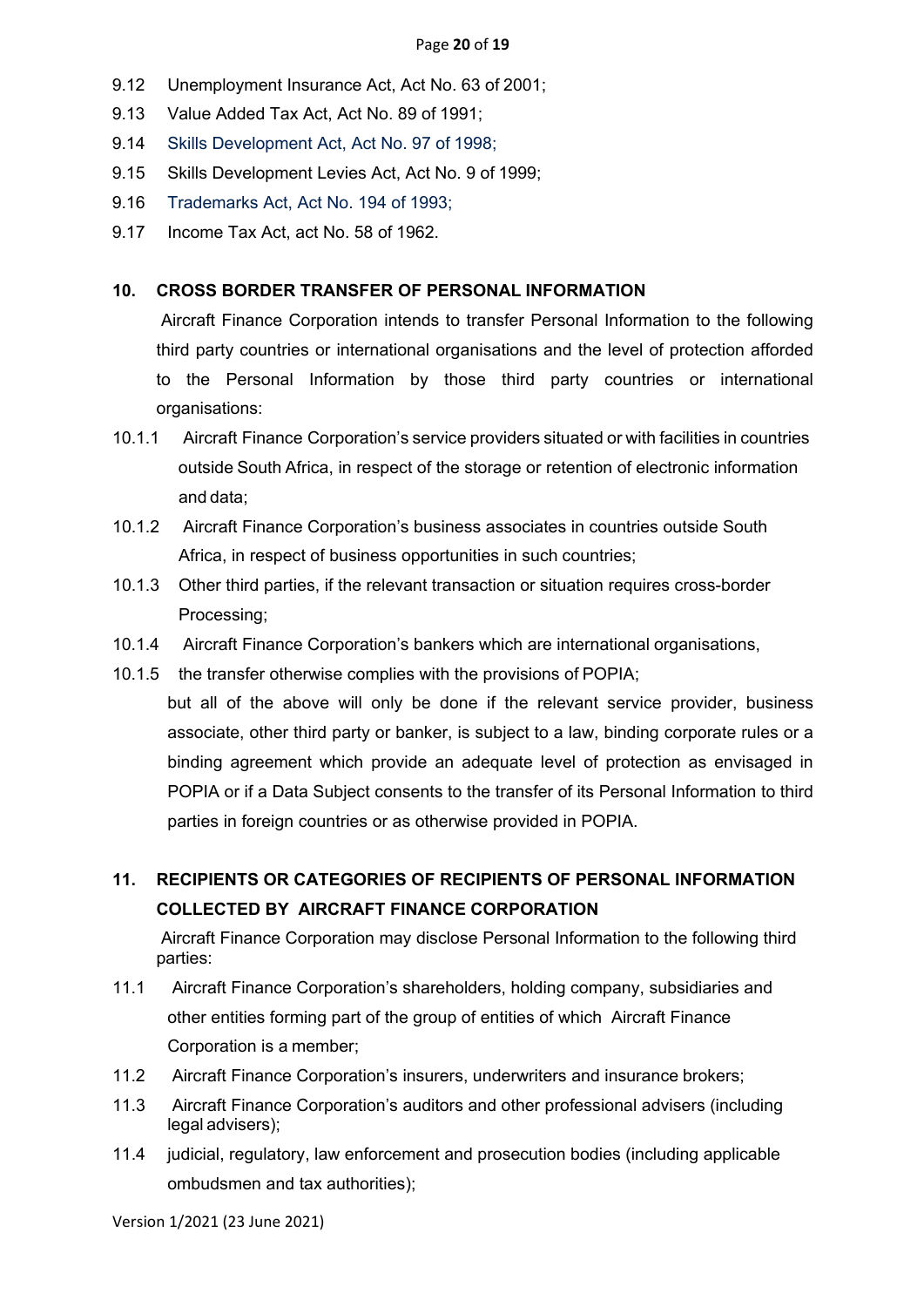- 11.5 government authorities;
- 11.6 courts, tribunals, dispute resolution bodies and disciplinary or disability forums;
- 11.7 the general public as approved by a Data Subject;
- 11.8 employment verification agencies;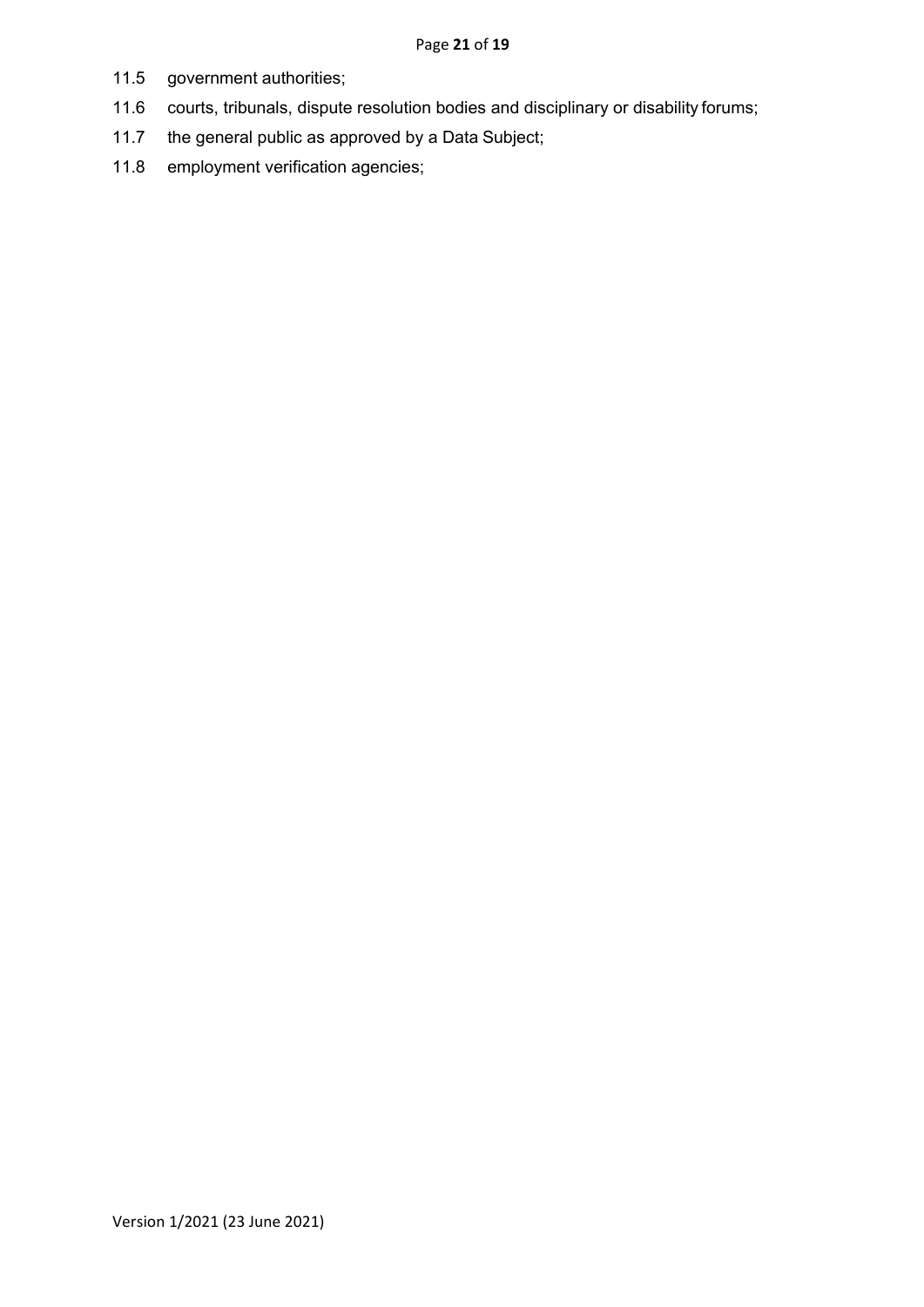- 11.9 tracing agents, debt collectors and other Persons assisting Aircraft Finance Corporation to enforce its rights;
- 11.10 Credit bureaux;
- 11.11 Aircraft Finance Corporation's bankers;
- 11.12 Client's bankers, auditors and/or other advisers;
- 11.13 Aircraft Finance Corporation's business associates;
- 11.14 Aircraft Finance Corporation's Employees and Contractors;
- 11.15 Aircraft Finance Corporation's service providers and Suppliers, including payment processing service providers and Persons who provide Aircraft Finance Corporation with technical support and assistance in respect of its website, Persons that provide back-office services, Persons that provide hosting services or who track Aircraft Finance Corporation's website's activities and analytics, and Persons engaged to market and/or distribute Aircraft Finance Corporation's products and/or services;
- 11.16 a third party that may acquire all or part of Aircraft Finance Corporation's business, assets or shares, or that may succeed Aircraft Finance Corporation in carrying on all or a part of its business, whether by merger, acquisition, reorganisation or otherwise;
- 11.17 Persons authorised by a Data Subject;

# **12. NATURE OR CATEGORY OF PERSONAL INFORMATION COLLECTED BY AIRCRAFT FINANCE CORPORATION**

12.1 **In respect of Clients, security providers, service providers, Suppliers business associates** – Personal Information collected by Aircraft Finance Corporation directly from them, including Personal Information collected from a third party acting for or on behalf of Aircraft Finance Corporation, Personal Information collected from a third party and records of Personal Information generated by Aircraft Finance Corporation relating to them, including transactional records, financial records, bank details including bank account numbers and products utilised, bank account statements operational records, databases, records regarding information technology, marketing records, internal and external correspondence, product records, statutory records, internal policies and procedures, supervisory body related records, securities and equities, records held by their officials, shareholder Personal Information, name, identity number, race, nationality, language, gender, telephone number, addresses, email addresses, IP addresses, domain names, biometric special information, vehicle registration, information of their representatives, surveillance records, contracts, location information and information held by third parties including information obtained from credit bureaux, Deeds Offices and the Companies and Intellectual Property Commission, business name, business type and how long a business has been in operation, personal views and preferences and the views of others about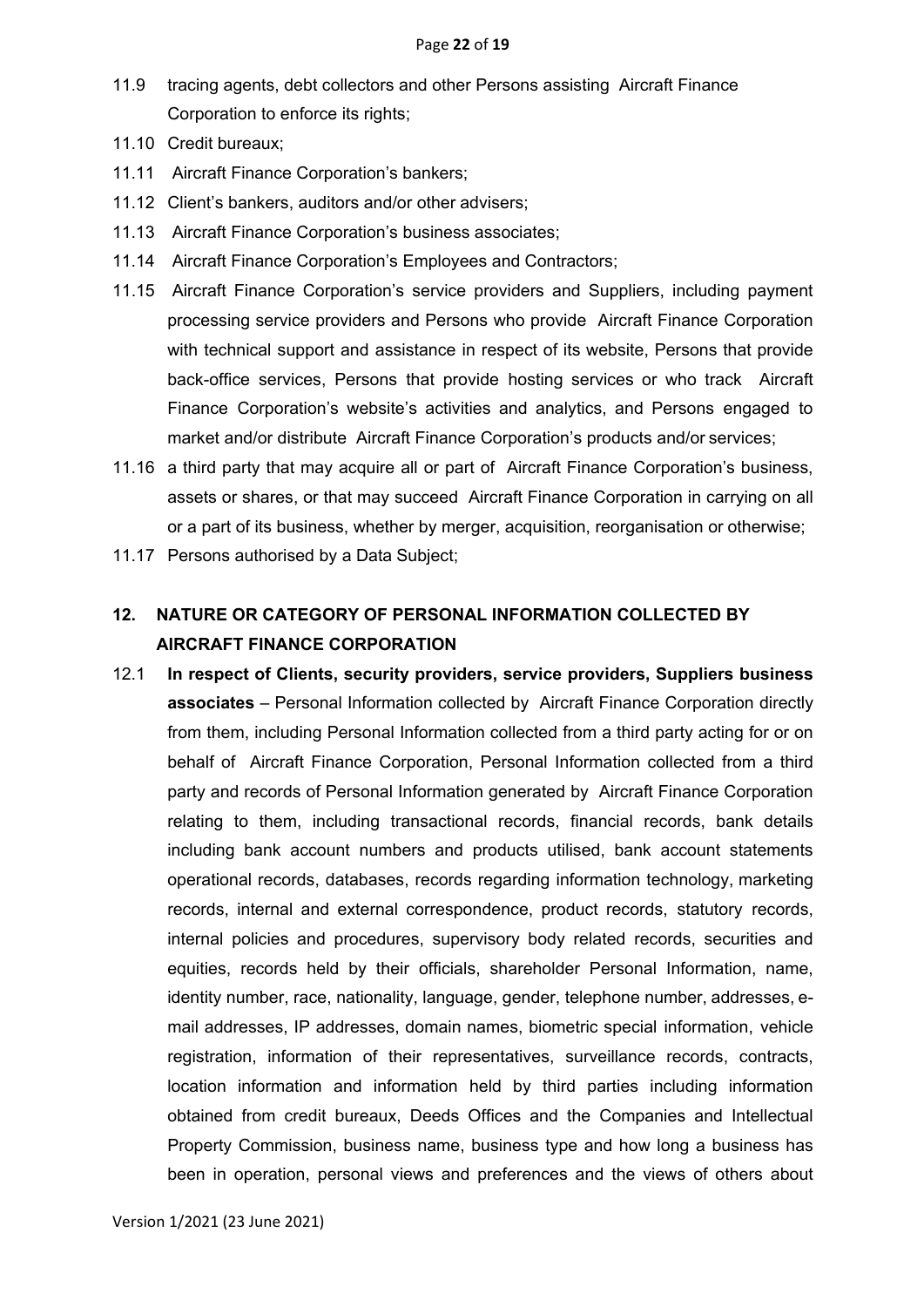them;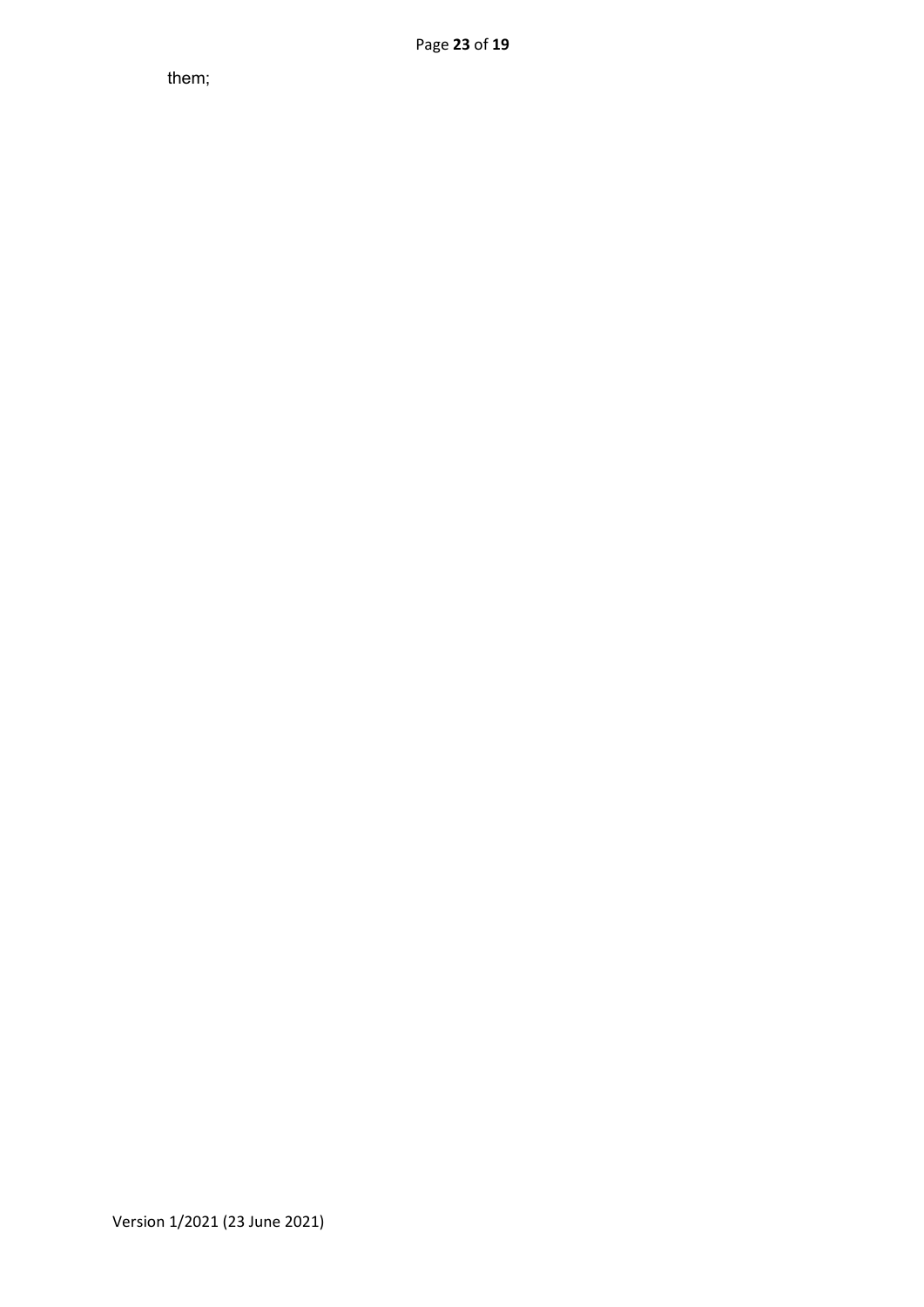- 12.2 **In respect of Employees and Contractors** Personal Information of Employees and Contractors including personal records and information collected from Employees and Contractors, records collected from a third party relating to an Employee or Contractor, employment history, conditions of employment, employment contracts, agreements with Contractors and other related records, internal evaluation records and other internal records, photographs, video material, records of disciplinary and incapacity proceedings, financial records, financial history, correspondence relating to Employees or Contractors, training schedules, -records and -material, qualifications, experience, curriculum vitae, psychometric records, medical history and information, health and disability information, biometric information, pension and provident fund information, bank details, tax and financial information, contracts, beneficiary information, vehicle registration, performance records, payroll records, electronic access records, physical access records, surveillance records, geo location, GPS location, social media profiles and information, personal views and preferences, health and safety records, background checks, criminal records, employment history, application forms, family members' Personal Information, medical and disability information, Personal Information acquired for processing travel documents, children's Personal Information including birth certificates and identity numbers, children's medical information and disability information and children's information for processing of traveldocuments;
- 12.3 **In respect of visitors**  Personal Information collected including names, identity number and other Personal Information, physical access records, electronic access records, scans and photographs, surveillance records and biometric information;
- 12.4 **In respect of marketing, research and statistics –** See paragraph 4.6 above.

# **13. RIGHT OF ACCESS TO AND RIGHT TO RECTIFY OR CORRECT PERSONAL INFORMATION**

- 13.1 Aircraft Finance Corporation shall take reasonably practicable steps to ensure that Personal Information held by it is complete, accurate, not misleading and is updated when necessary;
- 13.2 A Data Subject has a right of access to its Personal Information held by Aircraft Finance Corporation on condition that the requirements for access have been met, that the request is made in the form prescribed by PAIA (as set out in Aircraft Finance Corporation's PAIA Manual) and addressed to Aircraft Finance Corporation at its address or e-mail address as stated in paragraph 3 above;
- 13.3 A Data Subject has the right to submit a request for access to records and Personal Information, on condition that he/she/it has provided to Aircraft Finance Corporation, acceptable proof of his/her/its identity and after payment of any fee required by law (if applicable) as set out in Annexure 2 to Aircraft Finance Corporation's PAIA Manual;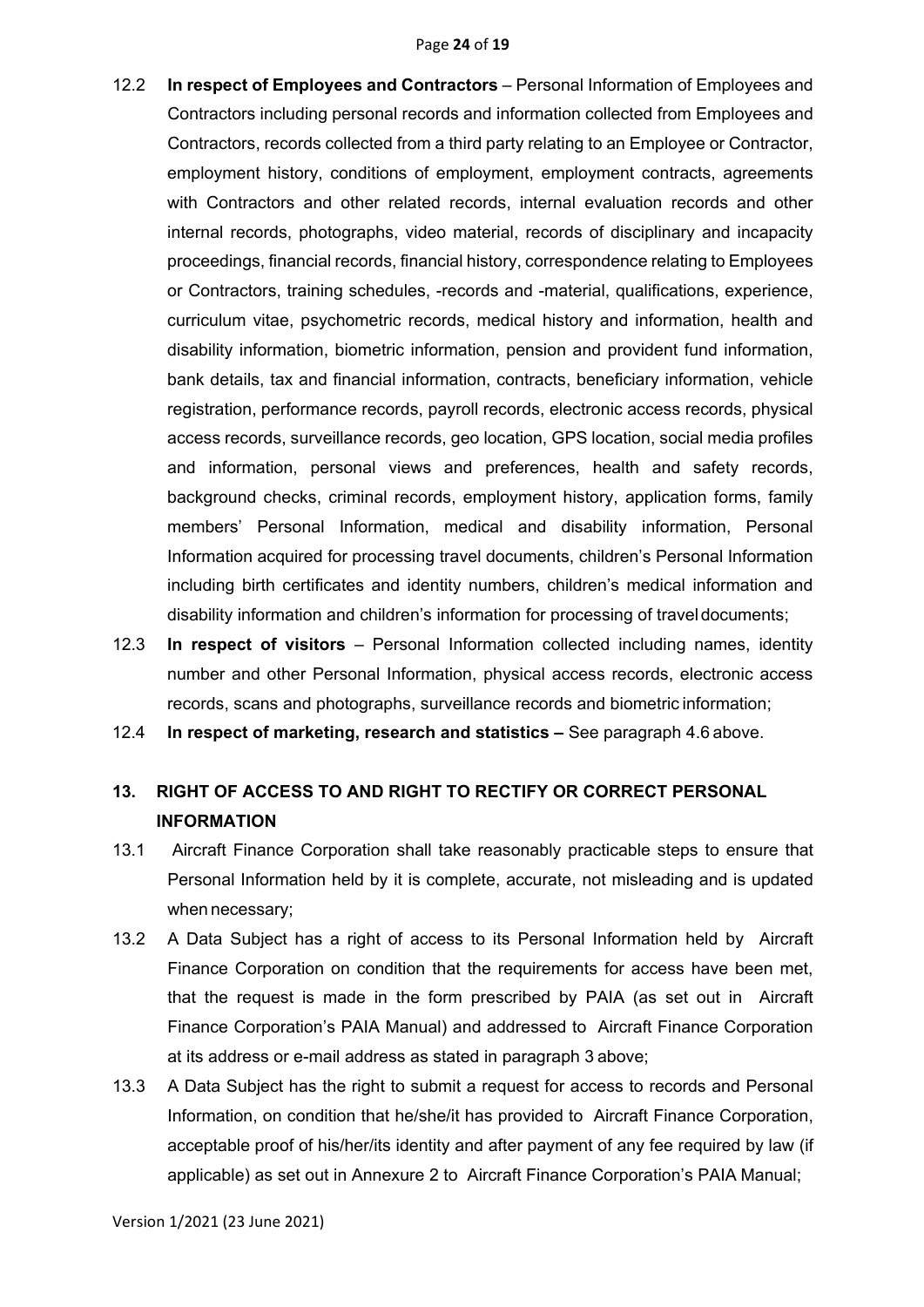### Page **25** of **19**

13.4 Aircraft Finance Corporation will provide access to a Data Subject, to the requested Personal Information or access to its records regarding a Data Subject's Personal Information on condition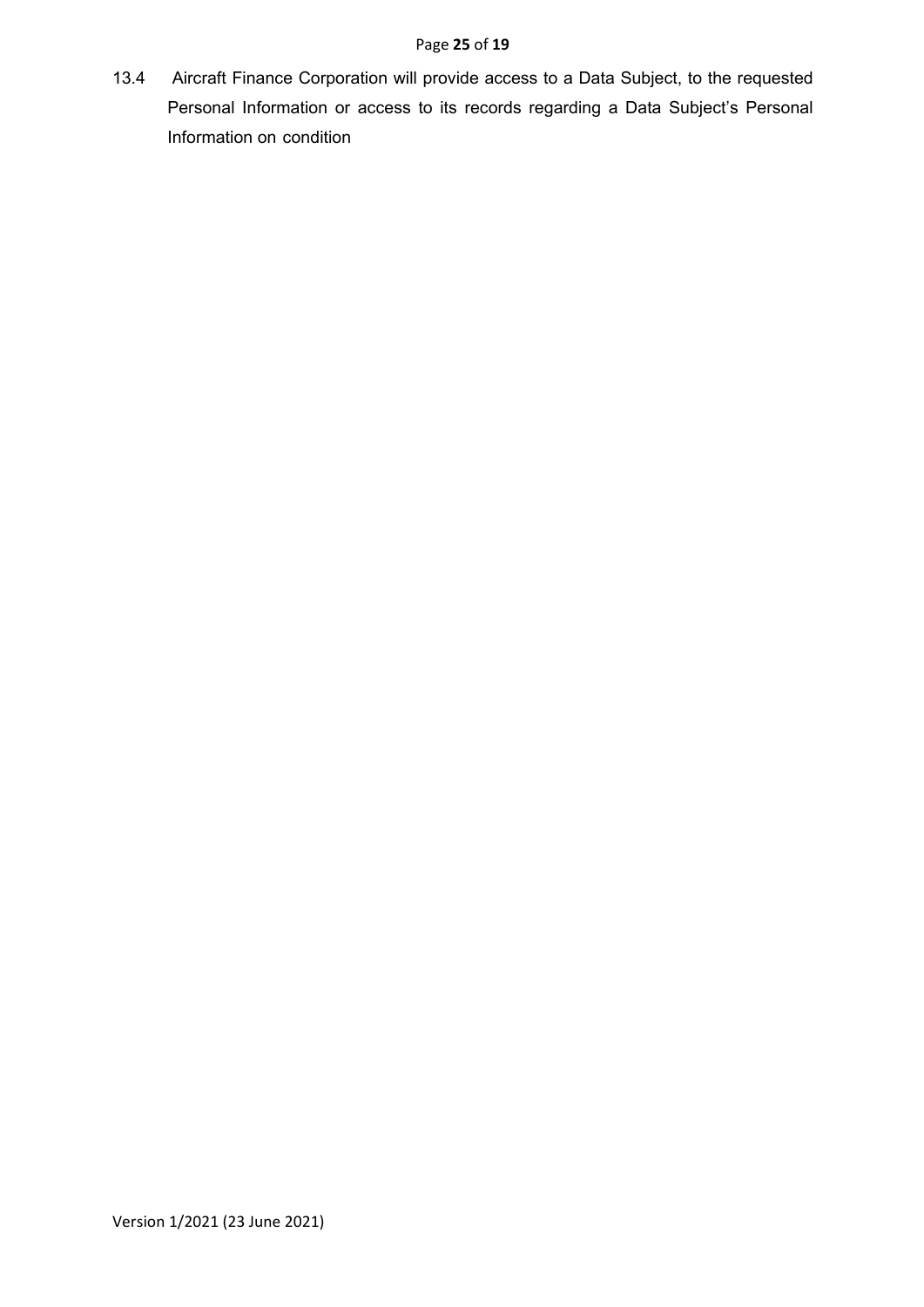that the requirements of Aircraft Finance Corporation's PAIA Manual, POPIA, PAIA and any other relevant legislation (if any) have been met and the prescribed fees as set out in Annexure 2 of Aircraft Finance Corporation's PAIA Manual, have been paid;

- 13.5 A Data Subject is entitled to request access to Personal Information of third parties on condition that he/she/it has complied with the requirements for access as provided in PAIA and that he/she/it has paid the reasonable fees as determined by Aircraft Finance Corporation, set out in Annexure 2 to Aircraft Finance Corporation's PAIA Manual;
- 13.6 If a public body lodges a request for access to records or Personal Information, the public body must comply with the provisions of PAIA and/or POPIA, and must amongst others, provide sufficient detail to enable Aircraft Finance Corporation to determine if such request is in the public interest, as required in terms of the law;
- 13.7 Aircraft Finance Corporation will respond to a request for access to records or Personal Information, within a reasonable time as determined in view of the particular circumstances prevailing at the time;
- 13.8 A Data Subject has the right to request Aircraft Finance Corporation to rectify or correct or delete Personal Information about the Data Subject in Aircraft Finance Corporation's possession or under its control that is inaccurate, irrelevant, excessive, out of date, incomplete, misleading or obtained unlawfully or to destroy or delete a record of Personal Information about the Data Subject that Aircraft Finance Corporation is no longer authorised to retain as provided in POPIA, by addressing a written request in the form prescribed by POPIA, to Aircraft Finance Corporation at the addresses referred to in paragraph 3 of this Privacy Policy. On receipt of the abovementioned request from a Data Subject, Aircraft Finance Corporation shall as soon as reasonably practicable, deal with the request as provided in terms of POPIA.

### **14. RIGHT TO OBJECT TO THE PROCESSING OF PERSONAL INFORMATION**

- 14.1 A Data Subject has the right to object to the Processing of Personal Information collected by Aircraft Finance Corporation, as provided in section 11(3) of POPIA**,** on reasonable grounds relating to his/her/its particular situation or for purposes of direct marketing other than as provided in Section 69 of POPIA, by addressing a written objection in the form prescribed by POPIA, to Aircraft Finance Corporation at the addresses referred to in paragraph 3 of this Privacy Policy;
- 14.2 A Data Subject who wishes to object to the Processing of his/her/its Personal Information, must take cognisance of the consequences of failure to provide the Personal Information to Aircraft Finance Corporation as set out in paragraph 8 of this Privacy Policy;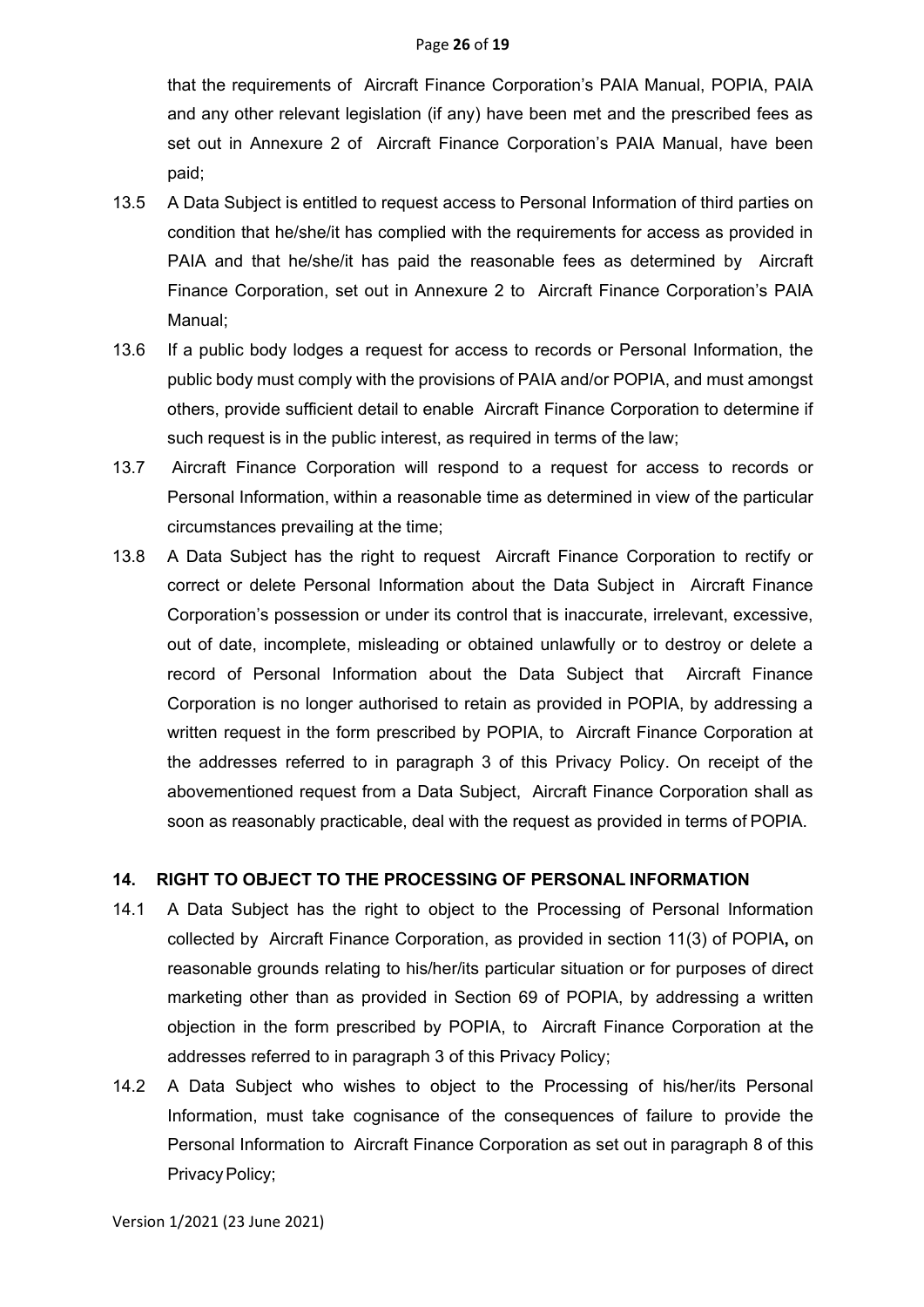### Page **27** of **19**

14.3 On receipt of an objection as envisaged in paragraph 14.1, Aircraft Finance Corporation shall deal with the objection as provided in terms of POPIA.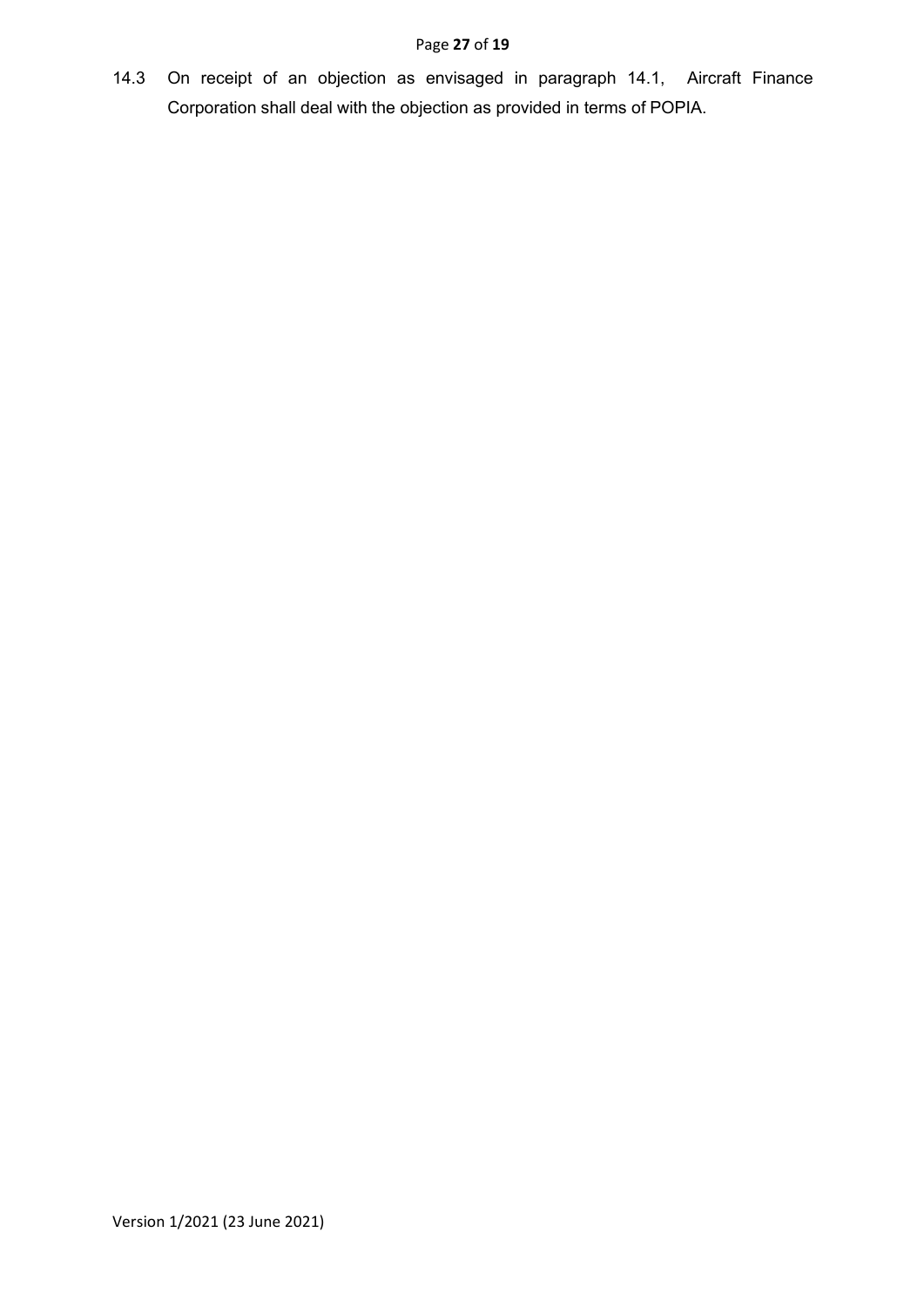## **15. RIGHT TO LODGE A COMPLAINT TO THE INFORMATION REGULATOR AND THE CONTACT DETAILS OF THE INFORMATION REGULATOR:**

- 15.1 A Data Subject has a right to lodge or submit to the Information Regulator, in the form and manner prescribed in terms of POPIA, a complaint regarding an alleged interference with or violation of the protection of Personal Information of a Data Subject;
- 15.2 The Information Regulator's contact details are as follows:
	- JD House, 27 Stiemens Street, Braamfontein, Johannesburg, 2001
	- PO Box 31533, Braamfontein, Johannesburg, 2017
	- Telephone number: +27 (0)10 023 5200
	- Complaints e-mail address: complaints.IR@justice.gov.za
	- General enquiries e-mail address: inforeg@justice.gov.za

### **16. CONSENT BY DATA SUBJECT**

- 16.1 Aircraft Finance Corporation Processes Personal Information as set out in Aircraft Finance Corporation's PAIA Manual and in line with the requirements of POPIA, PAIA and other relevant legislation. In particular, Aircraft Finance Corporation strives to comply with the conditions for lawful Processing of Personal Information as provided in Section 4 of POPIA and as set out in Aircraft Finance Corporation's PAIA Manual;
- 16.2 Each Data Subject is reminded to familiarise him-/her-/itself with the provisions of Aircraft Finance Corporation's PAIA Manual, POPIA, PAIA and the law and to obtain his/her/its own independent advice (including legal advice) should he/she/it so require;
- 16.3 Aircraft Finance Corporation will accept that a Data Subject has familiarised him-/her- /itself of the provisions of Aircraft Finance Corporation's PAIA Manual, POPIA, PAIA and the law and exercised its right to obtain independent advice as stated in paragraph 16.2 above or that the Data Subject has willingly, without any coercion, dispensed with the necessity to familiarise him-/her-

/itself of the provisions of Aircraft Finance Corporation's PAIA Manual, POPIA, PAIA and/or the right to obtain such advice;

- 16.4 Each Data Subject, by accessing and/or using Aircraft Finance Corporation's website, voluntarily consents to Aircraft Finance Corporation collecting and Processing his/her/its Personal Information as provided in this Privacy Policy and Aircraft Finance Corporation's PAIA Manual;
- 16.5 Each Data Subject hereby specifically consents that Aircraft Finance Corporation may perform a credit search on its credit records at any registered credit bureau and to Aircraft Finance Corporation requesting and obtaining credit information pertaining to such Data Subject from any credit reporting agency or institution for the purpose of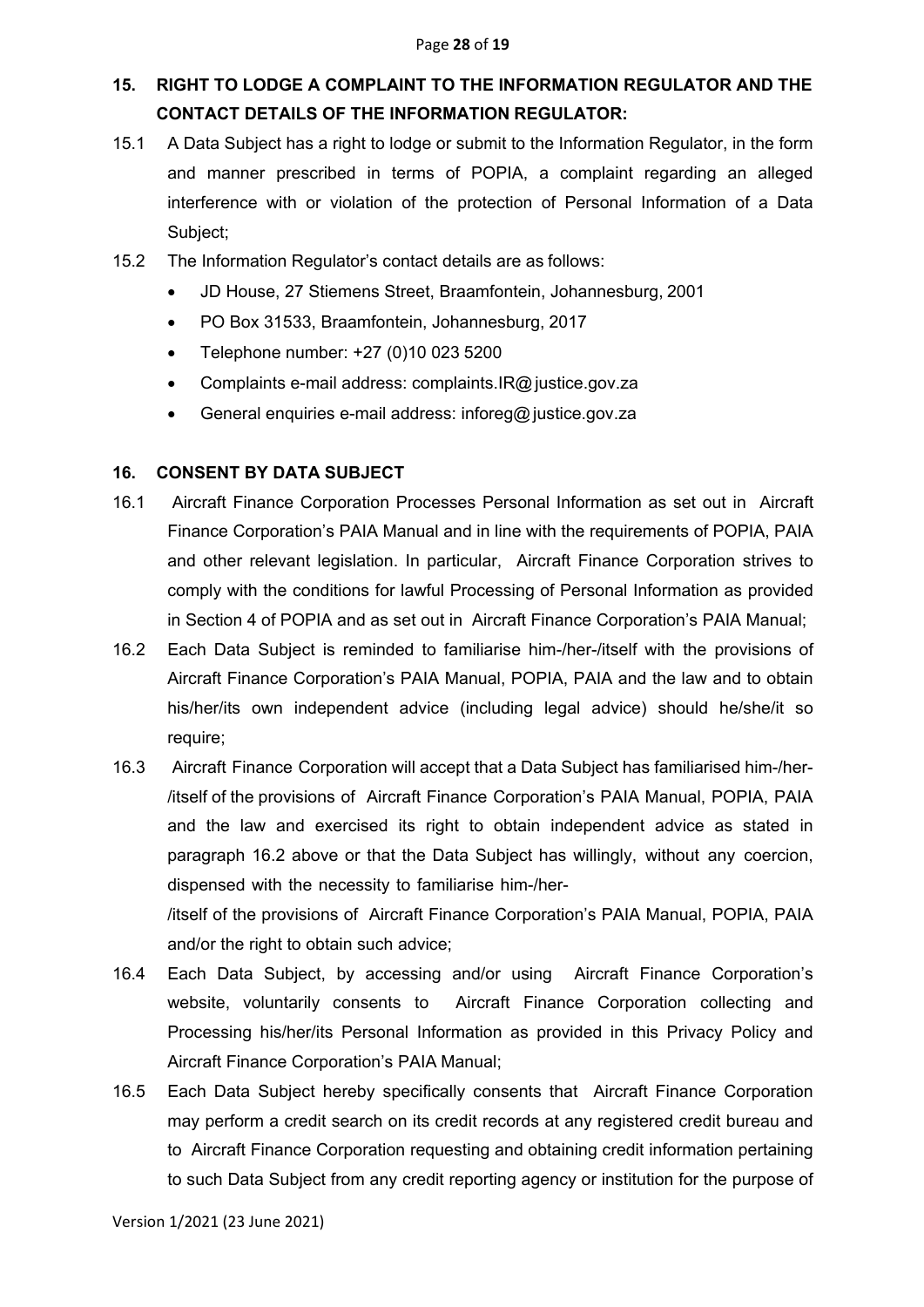#### Page **29** of **19**

concluding any transaction, and contacting, requesting and obtaining information (for the avoidance of doubt this includes any and all information held on a Data Subject's profile by any registered credit bureau, including Aircraft Finance Corporation (Pty)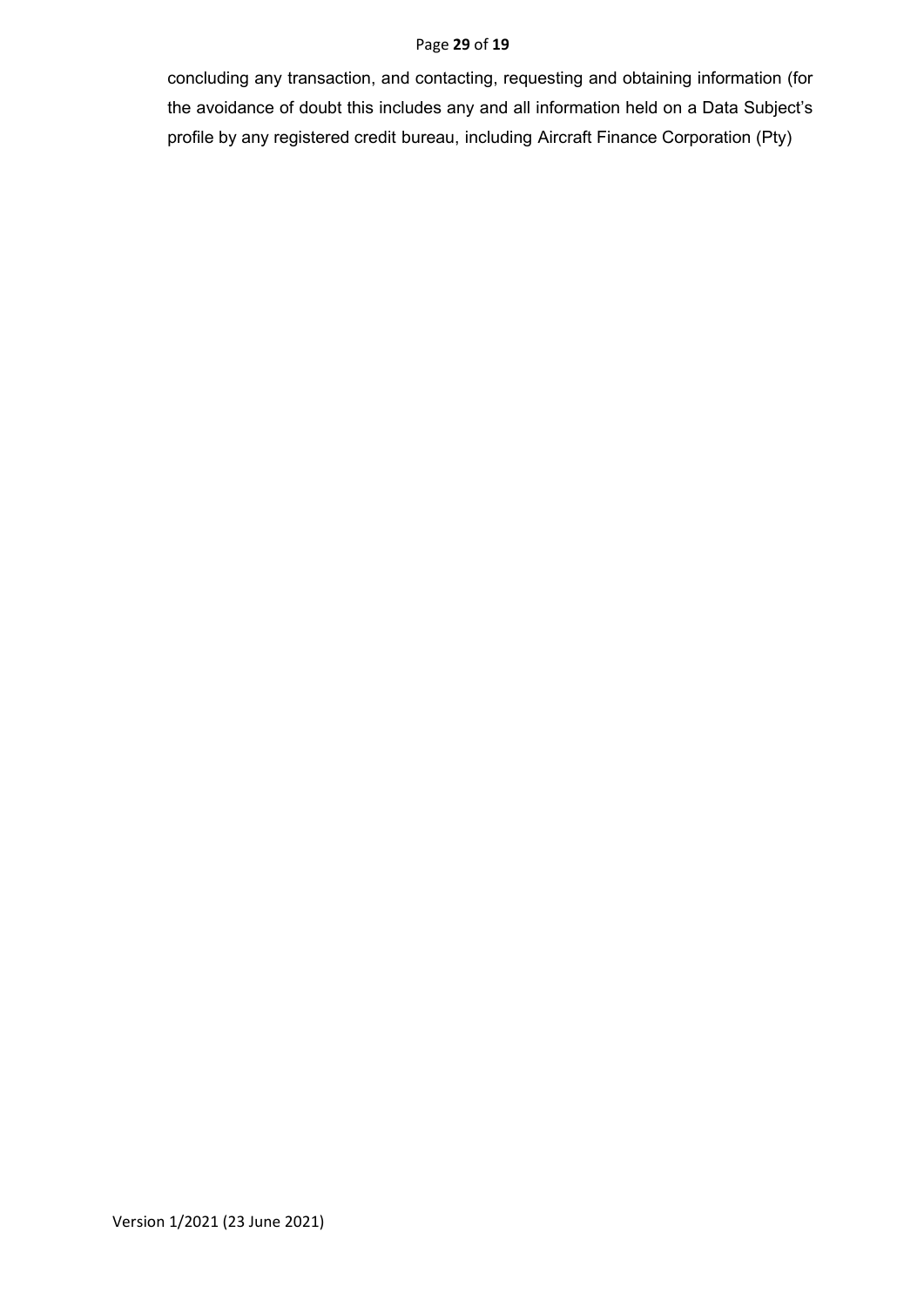#### Page **30** of **19**

("Aircraft Finance Corporation"), including payment profile information) from any credit bureau, including Aircraft Finance Corporation (a registered credit bureau), to perform an assessment of the Data Subject's behaviour, profile, payment patterns, indebtedness, whereabouts and creditworthiness, in any format (including in pdf, xml or raw data string) available from any credit bureau, including Aircraft Finance Corporation and to continuously access the Data Subject's information from such credit bureau, including Aircraft Finance Corporation for as long as the Persons acting on behalf of the Data Subject may have a relationship with the Data Subject or the Data Subject may have a relationship with Aircraft Finance Corporation or for as long as otherwise provided by law (whichever is the longest). Aircraft Finance Corporation may monitor a Data Subject's payment behaviour by researching his/her/its records at any registered credit bureau and may make any reasonable enquiries to verify and research any details provided by a Data Subject to Aircraft Finance Corporation and Aircraft Finance Corporation may make any reasonable enquiries to verify and research any details provided by a Data Subject to Aircraft Finance Corporation;

- 16.6 Aircraft Finance Corporation may access information obtained in any format, including online, batch and raw xml string and use information and data obtained from any registered credit bureau; Aircraft Finance Corporation may record and transmit details (including Personal Information) in respect of a Data Subject's conduct and performance in respect of his/her/its obligations in terms of any agreement with or concerning the Data Subject;
- 16.7 Aircraft Finance Corporation may submit the Data Subject's information, including payment profile and default information and any other relevant information as allowed by the National Credit Act, to any credit bureau including Aircraft Finance Corporation and may allow any credit bureau including Aircraft Finance Corporation to release the information for lawfulpurposes;
- 16.8 Aircraft Finance Corporation may obtain and disclose any of information of a Data Subject if necessary or if it may be of benefit to him/her/it or where Aircraft Finance Corporation is legally compelled to do so, or where it is in the public interest to disclose such information, or where the interests of Aircraft Finance Corporation require the obtaining and/or disclosure of such information;
- 16.9 the credit bureau may use the information provided to it in the normal course of its business and it may be accessed by credit providers and any other registered credit bureau and that this consent may be disclosed to any credit bureau;
- 16.10 If a Data Subject wants Aircraft Finance Corporation not to collect and/or Process his/her/its Personal Information, he/she/it must immediately cease accessing and/or using Aircraft Finance Corporation website and Aircraft Finance Corporation's systems. Should a Data Subject wish to withdraw any consent previously given by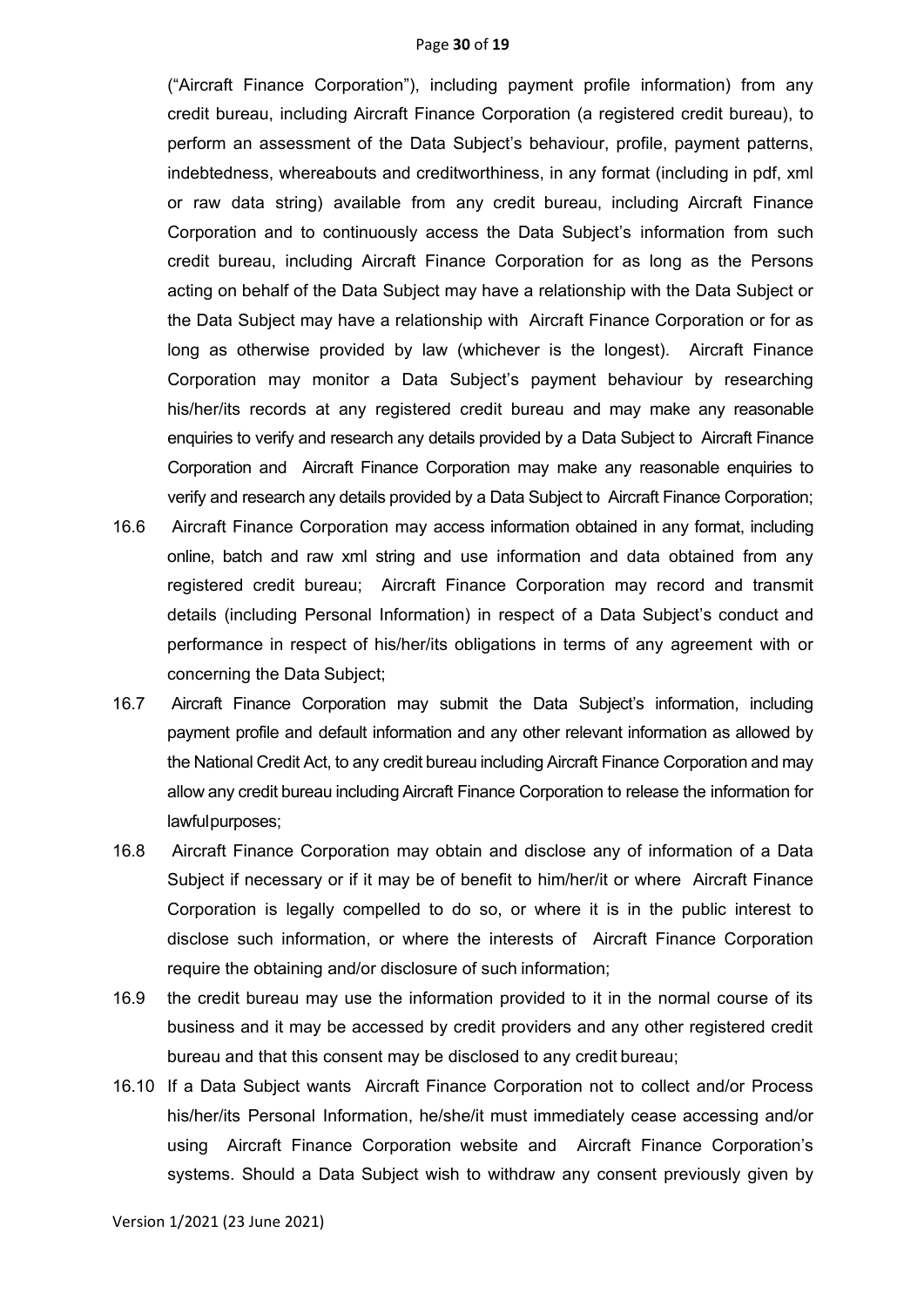#### Page **31** of **19**

him/her/it (including the consent contained herein), he/she/it must notify the Information Officer thereof in writing. A Data Subject who wishes that Aircraft Finance Corporation should not collect or Process his/her/its Personal Information or who wishes to withdraw any consent previously given by him/her/it, must take cognisance of the consequences of failure to provide the Personal Information to Aircraft Finance Corporation, as set out in paragraph 8 of this Privacy Policy;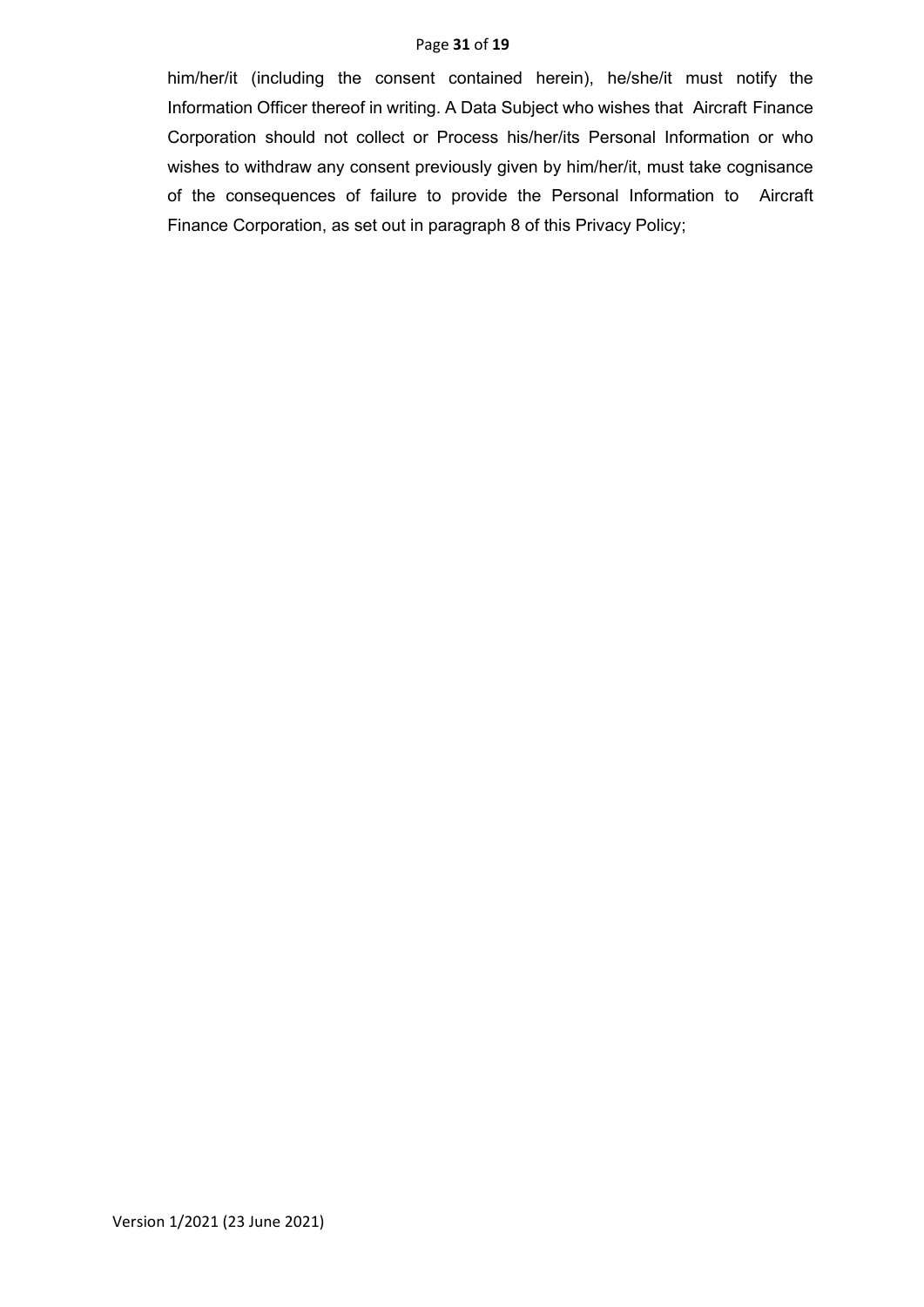- 16.11 Insofar it may be necessary, each Data Subject herby specifically consents to Aircraft Finance Corporation Processing his/her/its Personal Information for the purpose of direct marketing by means of, amongst others, any form of electronic communication including automatic calling machines, facsimile machines, WhatsApp messages, SMS's or e-mail, on condition that Aircraft Finance Corporation complies with the law in this regard;
- 16.12 The form prescribed by POPIA for a Responsible Party to apply for consent of a Data Subject for the Processing of Personal Information for the purpose of direct marketing (Form 4), is reproduced on the next page of this Privacy Policy and it shall be deemed that the form has been signed on behalf of Aircraft Finance Corporation and submitted to and signed by or on behalf of each Data Subject using or accessing Aircraft Finance Corporation's website and/or products.

*(the rest of this page is deliberately left blank)*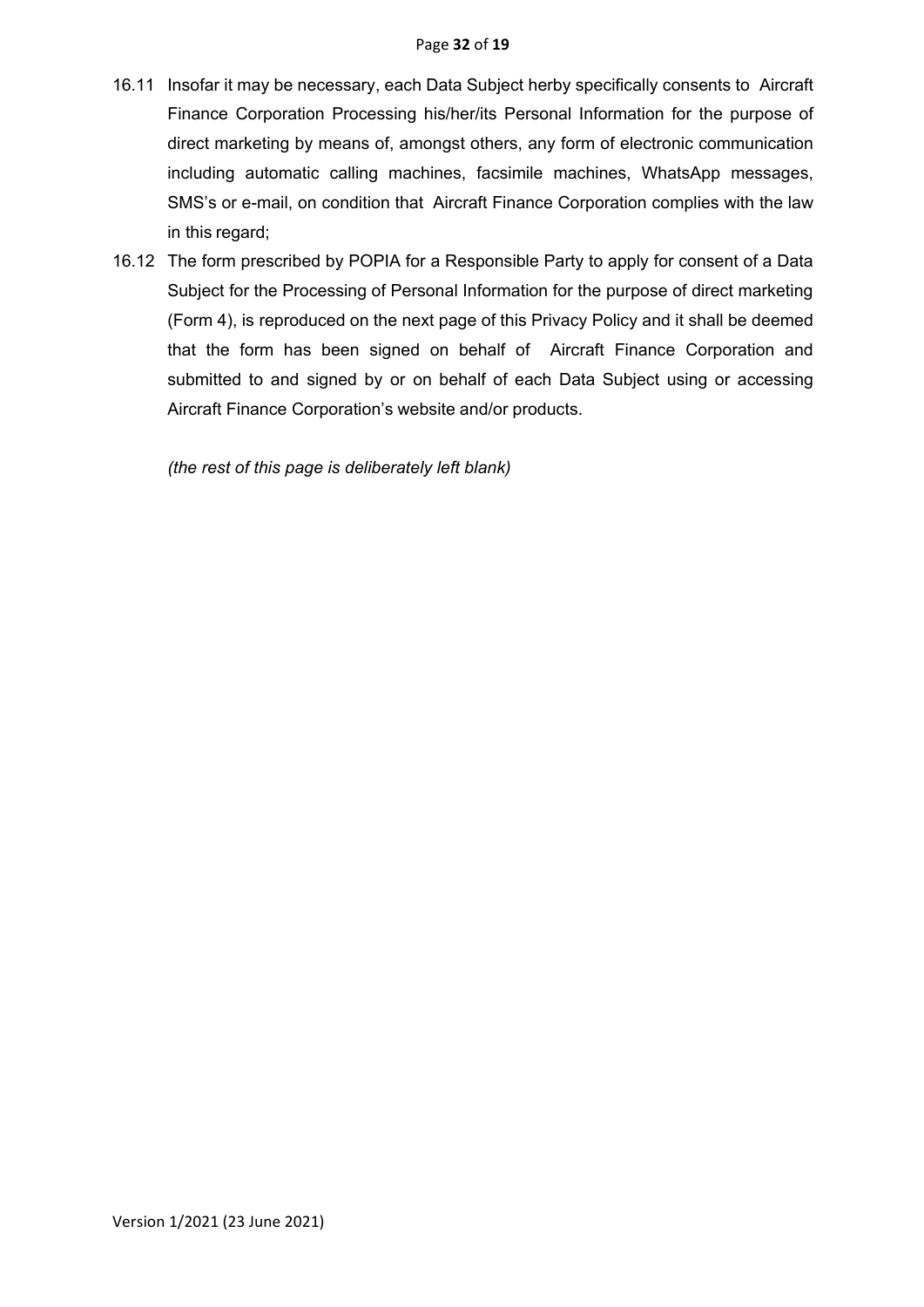## **FORM 4**

# **APPLICATION FOR THE CONSENT OF A DATA SUBJECT FOR THE PROCESSING OF PERSONAL INFORMATION FOR THE PURPOSE OF DIRECT MARKETING IN TERMS OF SECTION 69(2) OF POPIA**

**REGULATIONS RELATING TO THE PROTECTION OF PERSONAL INFORMATION, 2018**

[Regulation 6]

# **TO:** ALL DATA SUBJECTS USING OR ACCESSING AIRCRAFT FINANCE CORPORATION'S WEBSITE AND/OR PRODUCTS

**FROM:** AIRCRAFT FINANCE CORPORATION (PTY) LTD TRADING AS AIRCRAFT FINANCE CORPORATION

**CONTACT PARTICULARS:** AS SET OUT IN PARAGRAPH 3 OF THE PRIVACY POLICY

Signed: Frederik Jacobus Pietersen

Signature of designated person deemed to be signed by Frederik Jacobus Pietersen in his capacity as Information Officer

## **PART B**

I, the Data Subject using or accessing Aircraft Finance Corporation's website and/or

**√** Give my consent

products, hereby

To receive direct marketing of goods or services to be marketed by means of electronic communication.

**SPECIFY GOODS OR SERVICES**: Services relating to financial- and related products

**SPECIFY METHOD OF COMMUNICATION**: Fax, mail, e-mail, automatic calling machines,

SMS, and telephone.

This Consent is deemed to have been signed by the Data Subject on the day that the Data Subject used or accessed Aircraft Finance Corporation's website and/or products

Signature of Data Subject

Deemed to have been signed by or on behalf of each Data Subject who uses or accesses Aircraft Finance Corporation's website and/or products